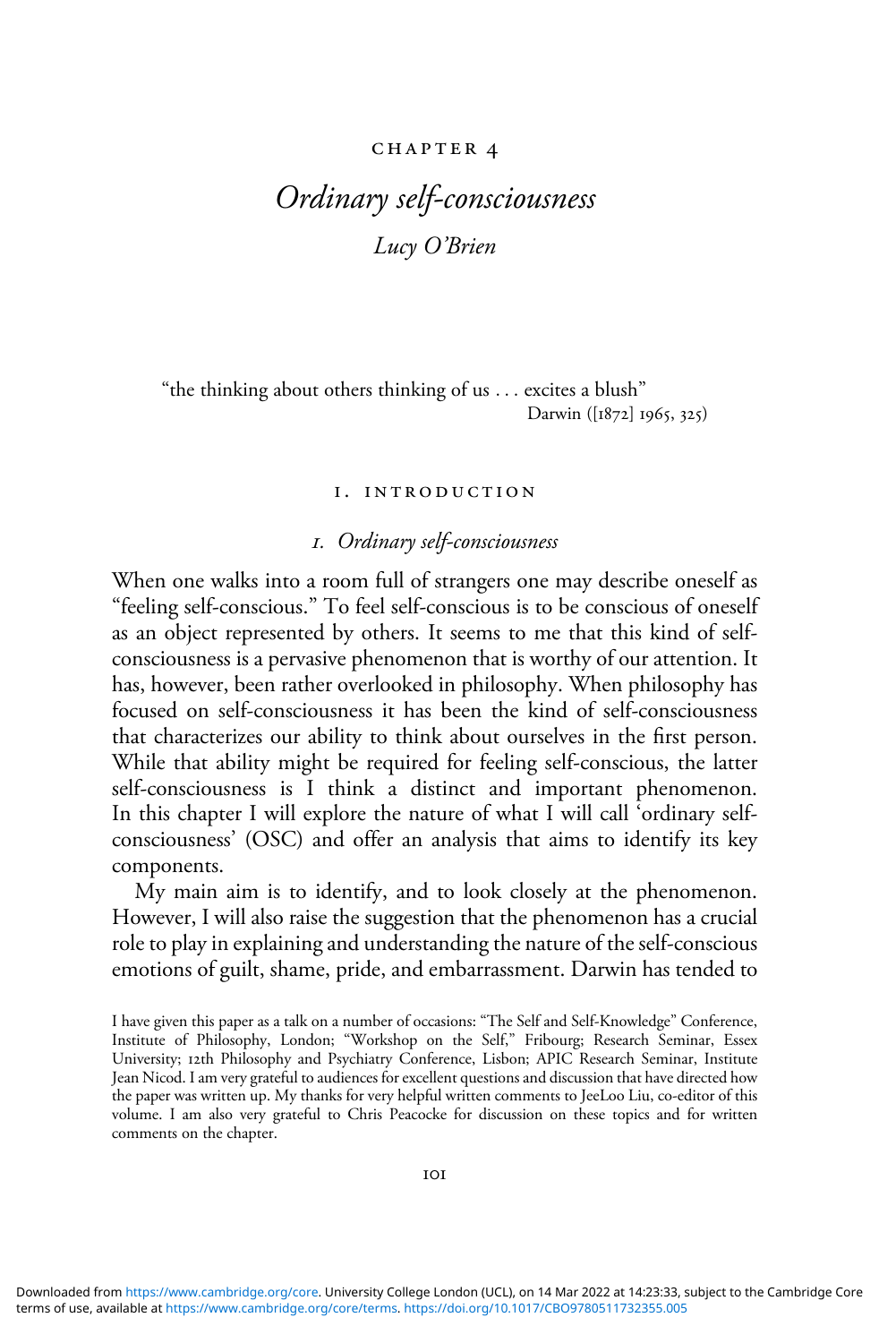be slightly mocked by psychologists of the emotions for his tendency to treat all self-conscious emotions as if they were like embarrassment, and to treat embarrassment as merely being the focus of attention of others. Surely, not all emotions that involve "the thinking about others thinking of us" excite the blush associated with embarrassment, and surely more is needed for embarrassment than just being the focus of others. Guilt, shame, pride, and hubris all involve others thinking about us, but often do not, and certainly need not, make us blush. It is of course right that not all selfconscious emotions are like embarrassment. Nevertheless, I think that Darwin might be right in thinking that a relatively simple self-conscious emotion is at the heart of the family of self-conscious emotions. It is not that the relevant emotion is an emotion of which the other self-conscious emotions are a variety. Rather it is what we might call an ' $ur$ -self-conscious emotion' – an emotion which will enable us to understand the others, and out of which the others develop. Nor do I think the relevant emotion is embarrassment, rather it is ordinary self-consciousness. I will not, in this piece, try to account for the particular relations between ordinary selfconscious and the distinct self-conscious emotions. Rather, I will table a general hypothesis that ordinary self-consciousness is a phenomenon that has a role to play in our ability to have self-conscious emotions at all.

Before offering some quotations, which I hope will serve to fix and bring color to the notion of self-consciousness I am interested in exploring, let me distinguish between ordinary self-consciousness understood as a conscious mental attitude and ordinary self-consciousness understood as a way of acting. We talk not only about someone feeling self-conscious when, for example, she walks into a room full of strangers, but we also talk about someone acting self-consciously when in the presence of others. In this chapter I am going to take feeling self-conscious, rather than acting selfconsciously, to be my focus. I take it that feeling self-conscious is the primary notion in terms of which acting self-consciously will be understood. However, the relation between feeling self-conscious and acting selfconsciously is not straightforward. Acting self-consciously is arguably the way individuals act in paradigm cases of feeling self-conscious. But one can feel self-conscious and not act self-consciously, and act self-consciously without feeling self-conscious. Further, feeling self-conscious will lead different individuals to act differently; and a single individual will act differently on different occasions, whilst feeling self-conscious. However we are to explain the relation between the two, my interest in this piece will be with the phenomenon of feeling self-conscious, however it manifests itself in action.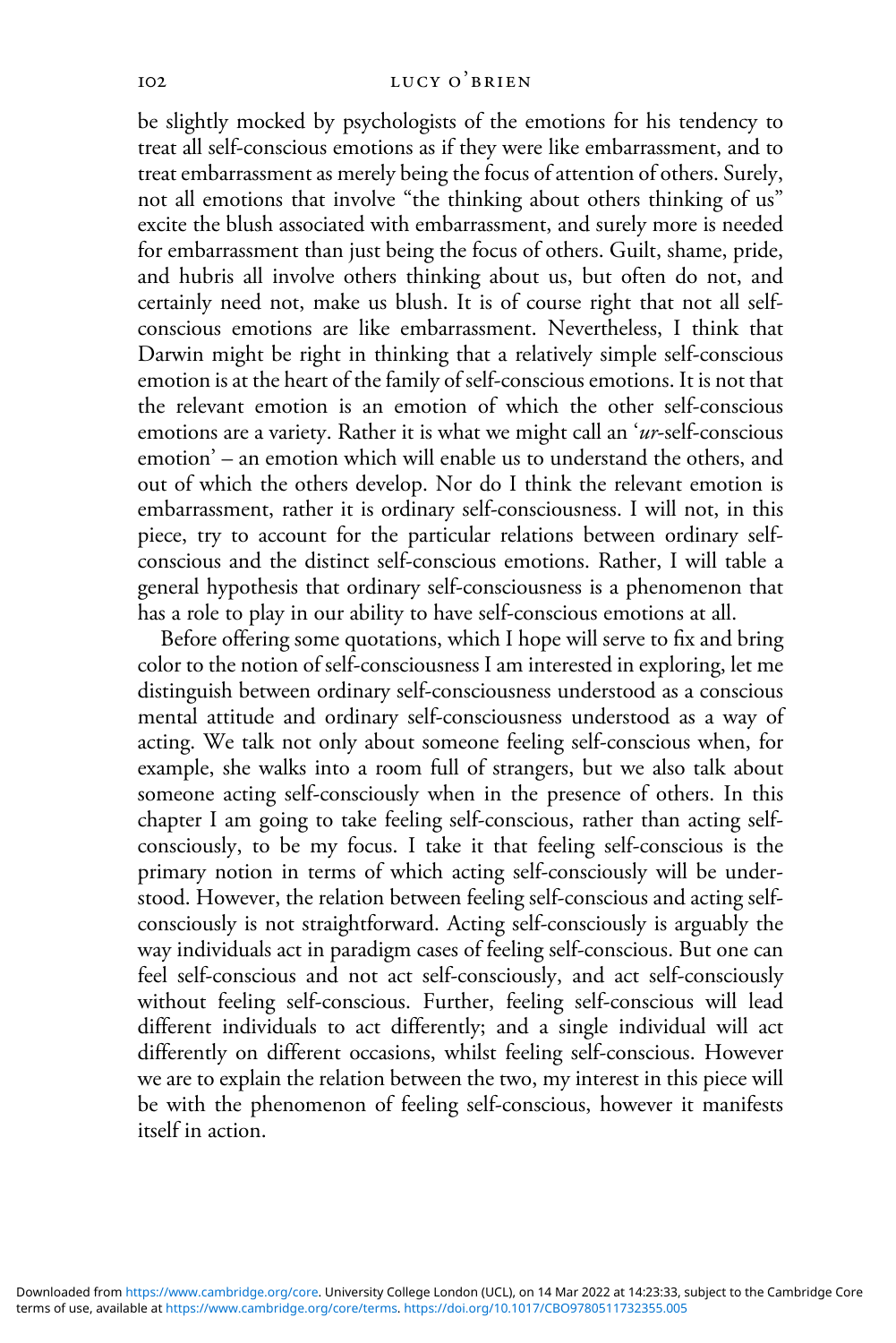## Ordinary self-consciousness 103

### 2. Some examples

In this section I want rather to step aside and let more gifted authors do some of the work of identifying and describing the phenomenon of ordinary self-consciousness for me. In particular, I want to use some quotations from fiction, as well as a couple from philosophy, to help get a grip on the phenomenon. These quotations serve to illustrate the phenomenon both by describing what it is to be in the grip of it, and just as effectively, by describing the complete absorption in another which can push aside the feeling of self-consciousness, and which the return to self-consciousness in relation to the other breaks up. I hope I will be excused for quoting extensively here. The authors quoted (Scott Fitzgerald, Eliot, Sartre) are each clearly aiming to conjure in their readers a vivid recognition of the state of the subject being described. I hope to use this conjuring as an effective way of presenting the phenomenon before going on to analyze and dissect it.

First, let me start with a quotation from F. Scott Fitzgerald:

Gradually he [Amory] realized that he was really walking up University Place, selfconscious about his suitcase, developing a new tendency to glare straight ahead when he passed any one. Several times he could have sworn that men turned to look at him critically. He wondered vaguely if there was something the matter with his clothes, and wished he had shaved that morning on the train. He felt unnecessarily stiff and awkward among these white-flannelled, bareheaded youths, who must be juniors and seniors, judging from the savoir faire with which they strolled. (Fitzgerald 2000, 34)

As we read this we can easily enough imagine the slight stiffness in the neck, the inhibition of the free flow of action, and the sense that to turn left or right would constitute a deliberate act, one that would need a definite decision. Amory walks conscious of others and conscious of how he appears to others – in particular how his external features, his clothes, his suitcase, his skin might be taken. Amory's continued self-consciousness is in contrast to Maggie's loss of self-consciousness, and its painful return, in the following scene from Eliot. In the scene, at the book club, Maggie's friend Lucy is delighted to introduce Maggie to Stephen, her fiancé. Lucy hopes that they like each other. They do, very much:

Stephen became quite brilliant in an account of Buckland's Treatise, which he had just been reading. He was rewarded by seeing Maggie let her work fall, and gradually get so absorbed in his wonderful geological story that she sat looking at him, leaning forward with crossed arms, and with an entire absence of selfconsciousness, as if he had been the snuffiest of old professors, and she a downylipped alumna. He was so fascinated by the clear, large gaze that at last he forgot to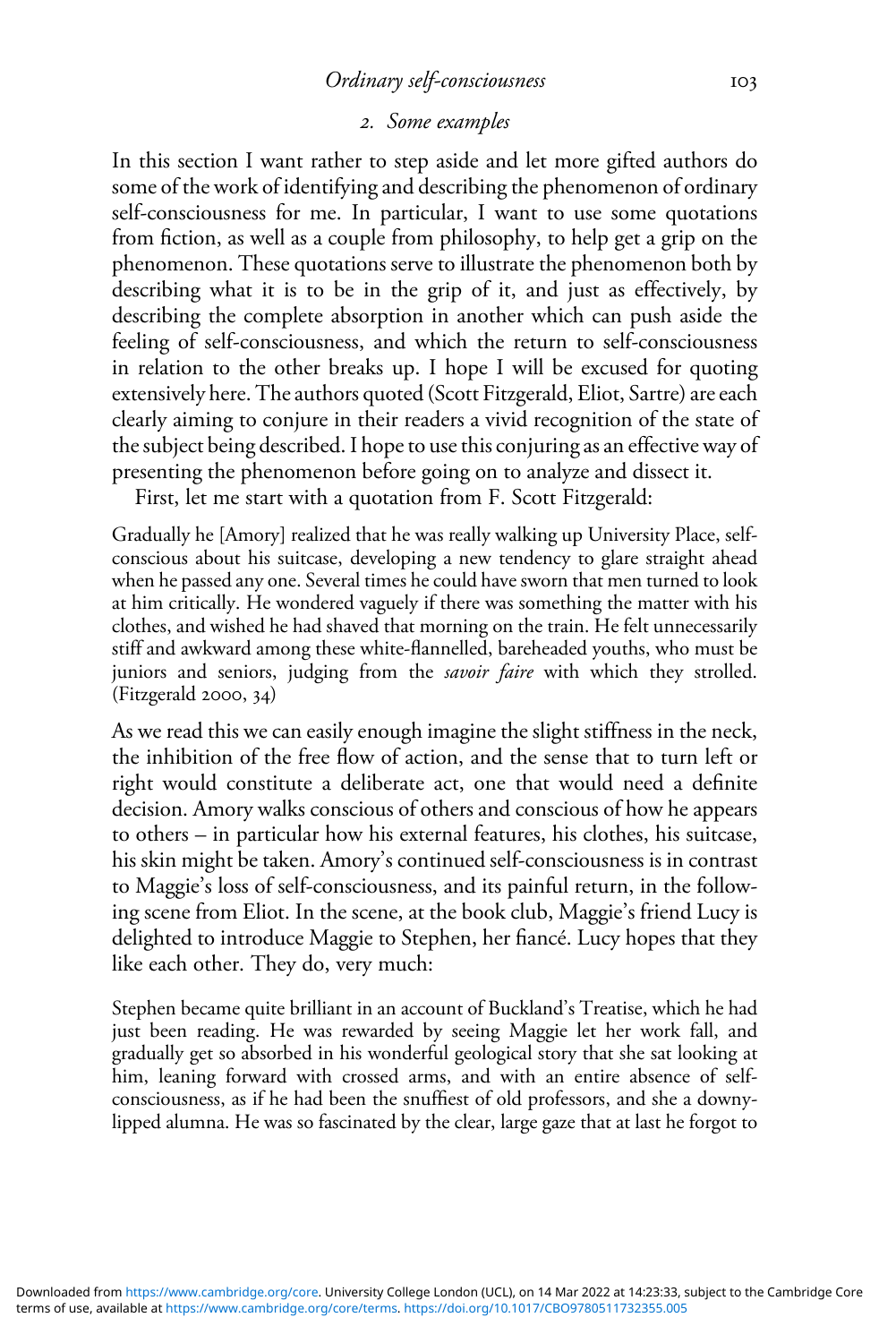look away from it occasionally toward Lucy; but she, sweet child, was only rejoicing that Stephen was proving to Maggie how clever he was, and that they would certainly be good friends after all.

"I will bring you the book, shall I, Miss Tulliver?" said Stephen, when he found the stream of his recollections running rather shallow."There are many illustrations in it that you will like to see."

"Oh, thank you,"said Maggie, blushing with returning self-consciousness at this direct address, and taking up her work again. (Eliot 1985, 489–90)

Sometimes one best captures a phenomenon, and its frequent presence, by noting the effects of its removal or institution. One notices that the radio has been on and has been distracting and aggravating when, blissfully, silence falls as someone turns it off. Or one notices that the silence was pleasant when the radio is switched on. Here it is Maggie's unselfconscious engagement with Stephen and his illuminating talk on the Buckland Treatise that enables us to see her sudden switch to self-consciousness and the awareness of being the object of Stephen's awareness.

Sartre is perhaps the *philosopher* who has come closest to discussing what I calling ordinary self-consciousness. He talks about 'la honte,' generally translated as 'the shame,' which is involved in the recognition of one's being the object looked at and judged by another. He illustrates what he means in this famous passage in the section of Being and Nothingness called 'The Look':

Let us imagine that moved by jealousy, curiosity or vice I have just glued my ear to the door and looked through a keyhole. I am alone and on the level of non-thetic self-consciousness. This means first of all that there is no self to inhabit my consciousness, nothing therefore to which I can refer my acts in order to qualify them. They are in no way known, I am my acts and hence they carry in themselves their whole justification ... My consciousness sticks to my acts, it is my acts; and my acts are commended only by the ends to be attained and by the instruments to be employed ...

But all of a sudden I hear footsteps in the hall. Someone is looking at me. What does this mean? It means that I am suddenly affected in my being and that essential modifications appear in my structure – modifications which I can apprehend and fix conceptually by means of the reflexive cogito.

First of all, I now exist as myself for my unreflective consciousness. It is this irruption of the self which has been most often described: I see myself because somebody sees me. (Sartre 1969, 259)

And he goes on to say:

Now shame... is shame of self; it is the recognition of the fact that I am indeed that object which the OTHER is looking at and judging. (Sartre 1969, 261)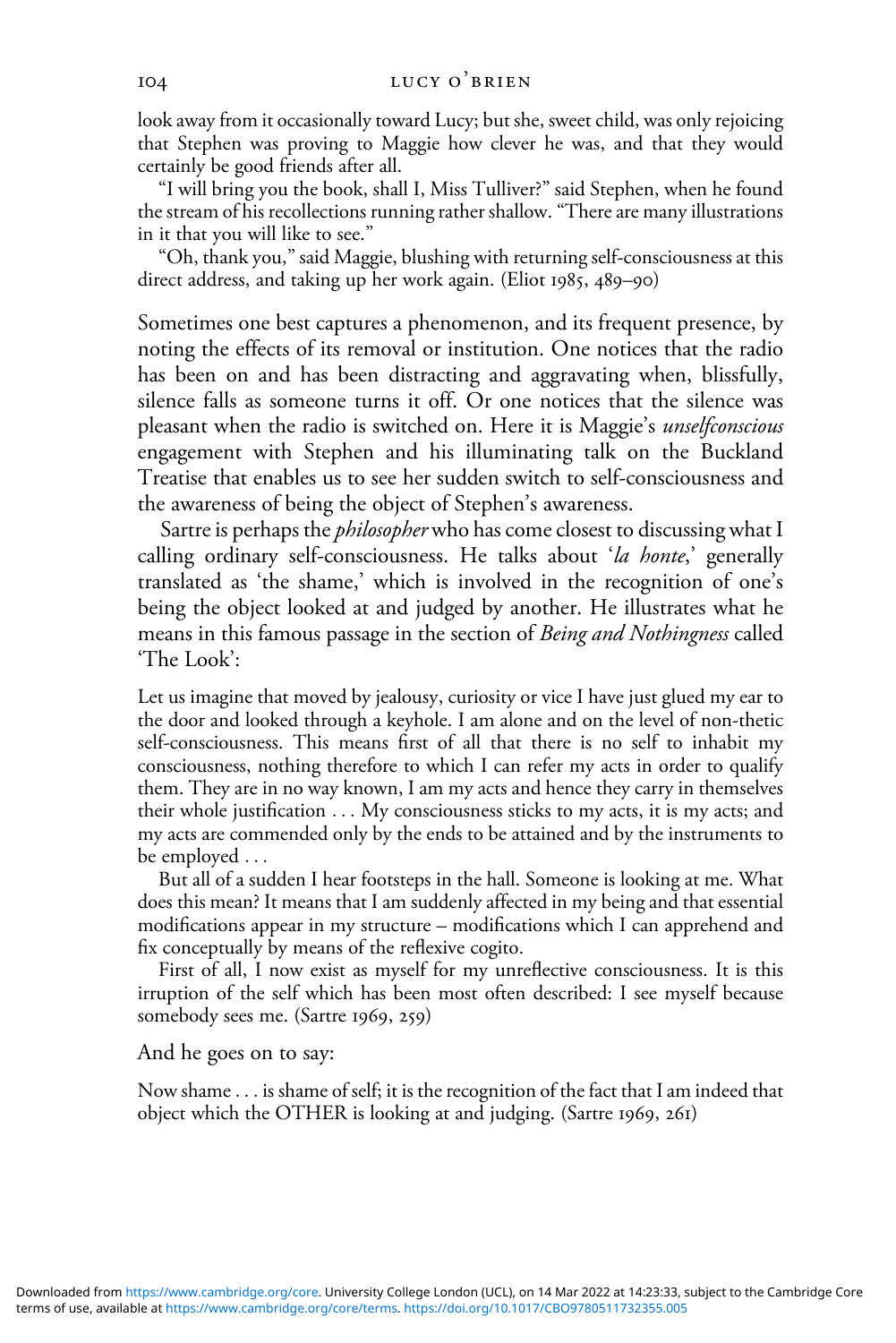Sartre uses shame in these discussions both to stand for the usual notion, which involves the painful sense of being judged or seen in a negative light, and also for the "pure" or "original" shame that is just the feeling of being an object to another. The latter is what I mean by ordinary self-consciousness and what I want to focus on in this chapter. However, if I am right about the relation between ordinary self-consciousness and the other self-conscious emotions, it is no accident that such self-consciousness and shame get run together. They share the same structure and one can be seen as the transformation of the other.

Finally, we see this connection between shame and the sense of being an object for others, in this case for the eye of the world, dramatically, even hysterically, expressed by Nietzsche:

Centre – The feeling "I am the mid-point of the world!" arises strongly if one is suddenly overcome with shame; one then stands there as though confused in the midst of a surging sea and feels dazzled as though by a great eye which gazes upon us and through us from all sides. (Nietzsche 1997, 166)

## 3. Why consider ordinary self-consciousness?

It might be asked why we should bother devoting our philosophical efforts on this rather specific and particular aspect of human life. I have at least three reasons for bothering.

First, specific and particular human phenomena can be interesting in themselves. And if our attention alights on such phenomena, there is no more reason needed to justify our perusal and attempt to analyze them than that they are interesting and human. Ordinary self-consciousness is fascinating. Although specific and particular, it is a salient and engaging feature of our conscious lives that is a prelude to pain and pleasure of a particularly human kind. It is also a complex psychological phenomenon in which a number of different facets of our consciousness of ourselves, and others, come together.

Second, ordinary self-consciousness is in my view the basis of an important source of knowledge about ourselves. It puts us in a position to gather information about ourselves both from (i) others and from (ii) our reaction to others. With respect to (i): in being conscious of others' reactions to us we can gather information about how we are presenting to the world. With respect to (ii): we can gather information about ourselves, and about what and who we in fact care about by monitoring our reaction to the reaction of others picked up when we feel self-conscious. It is not straightforward to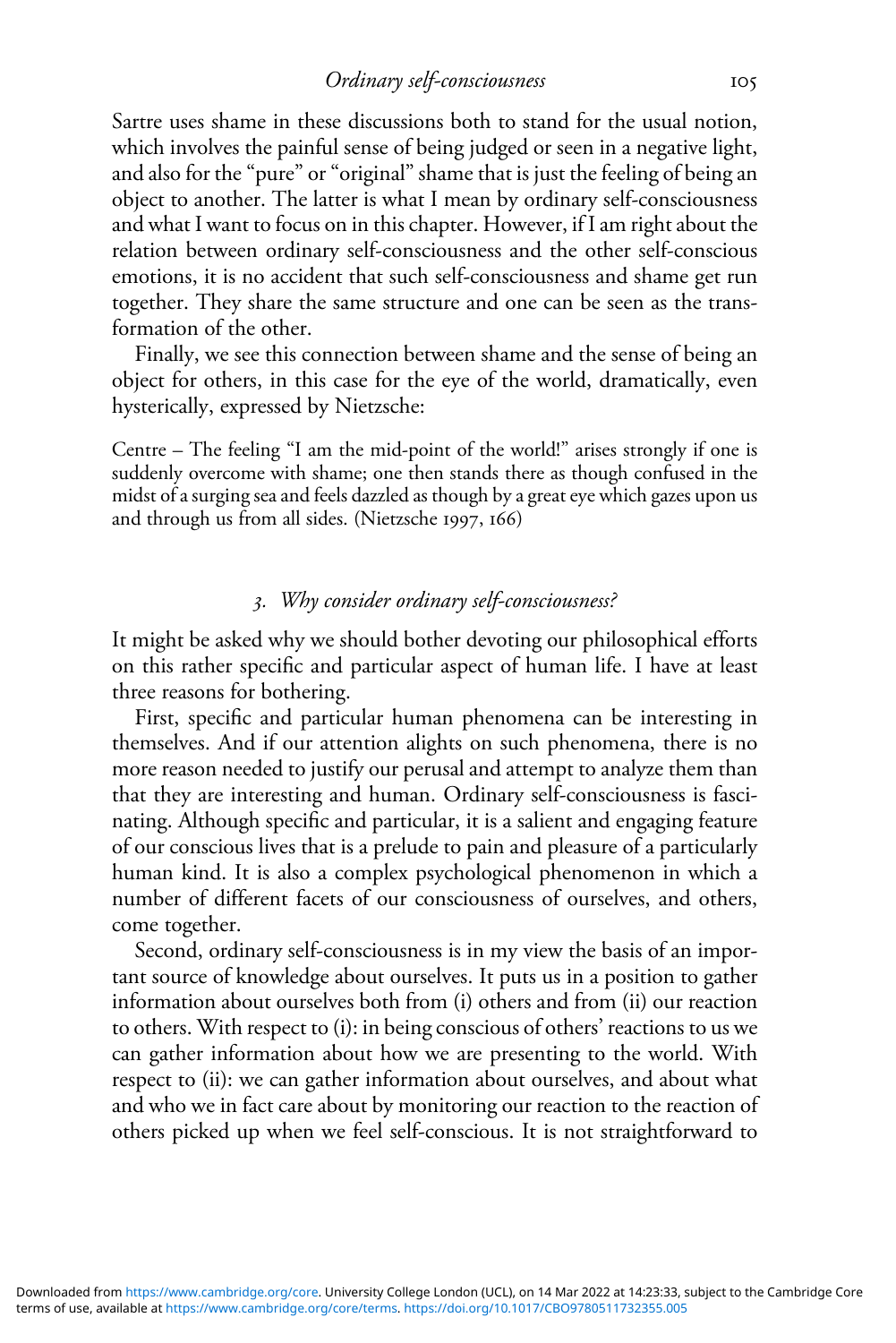explain how feeling self-conscious is a source for knowledge, particularly if we consider it to be an emotion. Emotions are not, in general, straightforward sources of knowledge about the world. To tackle this issue properly would take me beyond the aim of this chapter. It is enough for present purposes to note that ordinary self-consciousness seems to put one in a state of receptiveness that is epistemologically significant, however precisely it does so.

Third, I want to contend that a consideration of ordinary self-consciousness may enable us to understand better the self-conscious emotions of hubris, pride, shame, guilt, and embarrassment. I will suggest that ordinary selfconsciousness has a nature and structure that makes it a candidate to be a kind of ur-self-conscious emotion, an emotion suited to adaptation and transformation into the more familiar self-conscious emotions.

However, within the confines of this discussion, I will not be able, and will not try, to make good this claim. To do so would need a case-by-case treatment of the relations between ordinary self-consciousness and shame, or guilt, or pride and such a treatment is not feasible here. Nevertheless I hope I will say enough to give one reason to think that the attempt to do the latter may not be a vain one.

#### ii. the character of ordinary self-consciousness

In this section I want to try to do a bit more in the way of identifying the particular character of ordinary self-consciousness.

First, in central cases, ordinary self-consciousness seems to involve particular phenomenological and bodily features. There is a heightened awareness of one's skin, clothes etc. – an awareness of one's physical externalities. There is an externalized awareness of one's speech and other actions – an awareness about how our sayings and doings come across to others. There are sensational and physical reactions: prickles in the back of the neck and elsewhere, blushing, turning the head away from a gaze. These phenomenological and bodily features vary in nature and intensity. Nevertheless, they are the natural concomitants of the phenomenon of ordinary selfconsciousness.

Second, and essentially, OSC seems to involve a subject taking two perspectives on herself: an observer's perspective and a subject's perspective. It is my thinking about others' thinking about me. However, it is important to note that it is *not* that these perspectives oscillate within ordinary self-consciousness, as we might oscillate between self-consciousness and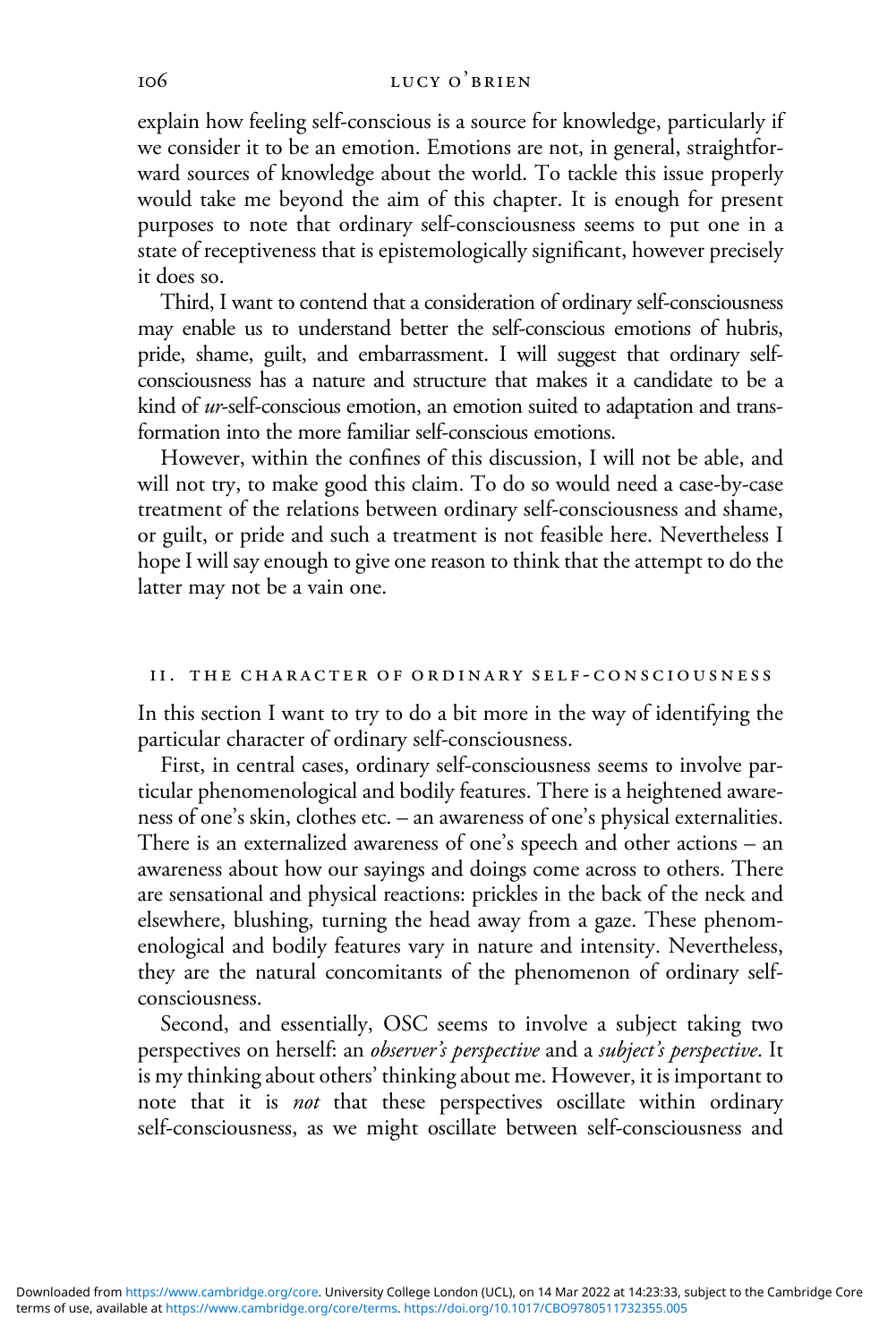absorption. We do not capture the phenomenon if we think of it as shifting in serial between an observer's perspective on us and a subject's perspective on the observer – flik-flaking back and forth between a focus from the inside out, to one of outside in. That would not capture what is so central to the phenomenon, and that is that it is an awareness of others' awareness of me. Rather what we have is the two perspectives held at one and the same time. It is this simultaneous awareness that it is me, as I appear to others, that gives rise to the particular pleasures and pains of self-consciousness. If in ordinary self-consciousness we inhabited the observer's perspective only, and fully, we would look on ourselves only as another, and be displaced from our selves.

Consider, for example, sitting in front of an interview panel – suppose one experiences a kind of hyper-awareness of oneself from the outside. This would not be such an intense state if one fully occupied the position of the observer. One is not the observer who is thinking:"She might have polished her shoes," "I wonder why she is blushing,"etc. One is the subject of perusal who is conscious of her scuffed shoes and her blushed face as presenting themselves to others. It is the self-perusal from the perspective of the other, knowing at the same time that it is oneself that is the object of perusal, which gives the state the character it has. Thus, rather than oscillating between awareness of oneself from the inside and from the outside, it is that the two perspectives are held Janus-faced together.

Third, it is a crucial feature of ordinary self-consciousness that it seems to involve an evaluative component, without there needing to be a particular evaluation. And connectedly it is a state that need be neither pleasurable nor painful. I can be conscious of myself as the object of a possible evaluation from others without having any view about whether a particular evaluation – good, bad, or indifferent – has been or will be reached. There are two parts to this claim. The first is that there is an evaluative component, and the second that there need be no particular evaluation. Let me start with the second. It seems clear that one can be aware of oneself as being under the inquisitive gaze of another without taking the other to have reached one or other evaluation. One is self-conscious to just the same degree when one is aware of others' awareness of one's bristly chin – I imagine – even if one has no idea whether it will present as shoddy or designer stubble. Consider the interview case that was raised earlier – I might be quite comfortable, even though highly conscious, of the way in which I appear to the panel. It may be that I am waiting, ready for the first question from the interview panel, with no particular hopes or anxieties about how I come across. However, that is perfectly compatible with my being self-conscious in the sense of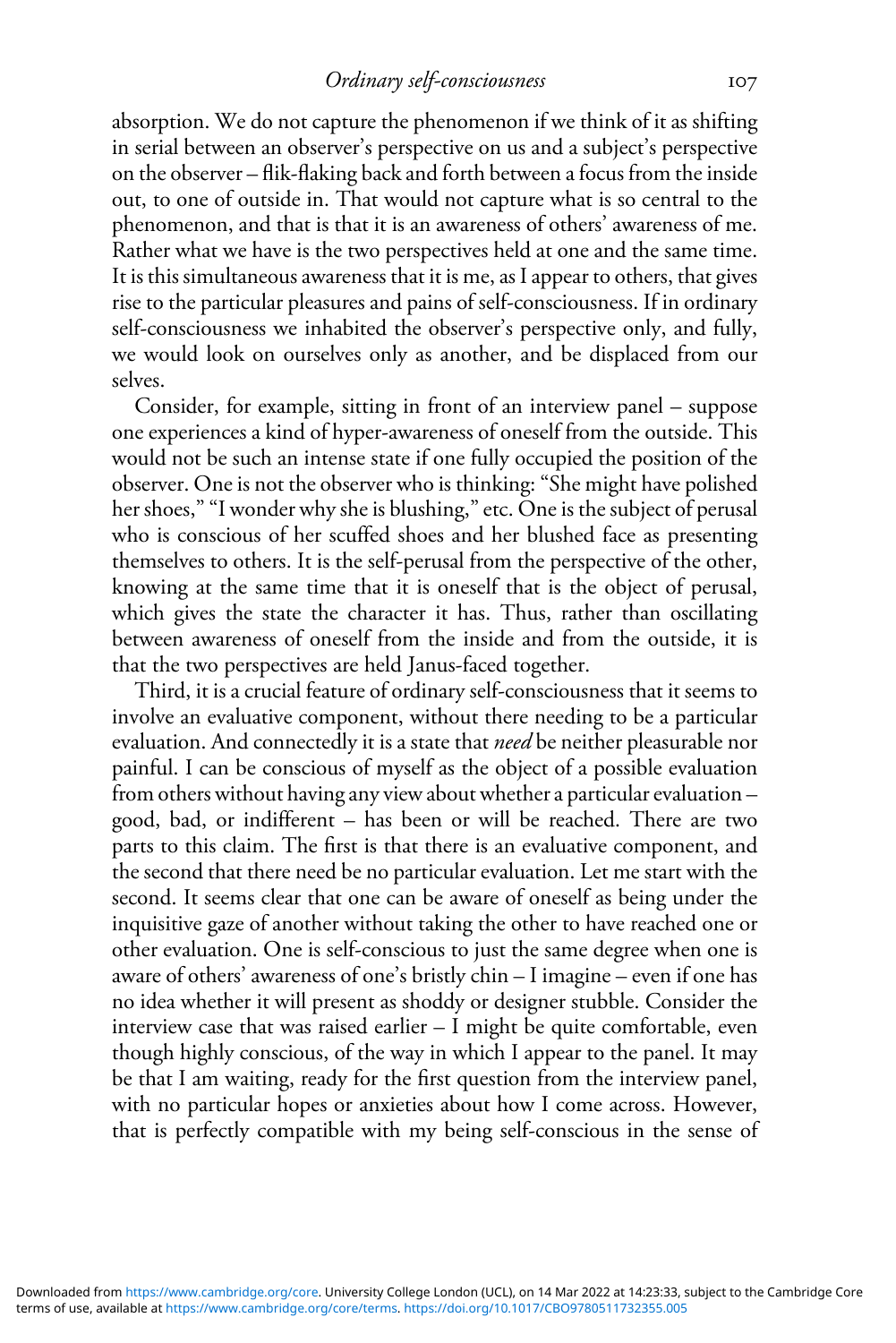being highly conscious that I am the object of attention of others. And what of the first part of the claim: that there is an evaluative component? In the state I have in mind it is not just that I am aware of myself being the object of attention from others – it is an awareness that I might please or displease, be praised or criticized. I am up for evaluation even though no specific evaluation need have come in.

Fourth, ordinary self-consciousness seems to involve the idea of an evaluator without there needing to be a concrete evaluator. In the sorts of cases mentioned so far, there have tended to be particular evaluators. Maggie is self-conscious with respect to Stephen and the assembled group, Sartre is self-conscious with respect to the person seeing him look through the keyhole, and in the interview case, the evaluators are the interviewers on the panel.

However, note that in the Fitzgerald quotation the self-consciousness precedes the thought that others are turning to look. The observer in this case seems to be an imagined one, or perhaps to be the agent himself catching himself from the outside. Consider a slightly different version of the interview case. Imagine that I am shown into the room, asked to sit down, and left on my own to await the arrival of the panel. While waiting, I may feel self-conscious in my sense, while having no idea who, and how many, will constitute the panel. There is more to say about the identity and nature of the evaluator, and I will come back to the issue. However, I hope enough has been done to put a recognizable phenomenon before us.

#### iii. how should we classify osc?

How should we classify ordinary self-consciousness? It is a state that involves a number of distinct kinds of self-awareness, awareness from the observer's perspective and from the subject's perspective, and has an evaluative dimension without necessarily involving an actual evaluation. Is it an emotion?

It is standard in philosophy and psychology to distinguish between the "simple emotions" and the "self-conscious emotions." The "simple emotions" of joy, anger, fear, sadness, etc. are supposed to be more or less universal, culture independent and are thought to characterize the mental lives of even very young babies and non-human animals. In contrast, the "self-conscious emotions" of guilt, shame, pride, hubris, and embarrassment, while marked by certain universal forms of expression, are supposed to be more sensitive to cultural differences and to characterize the lives only of somewhat older human beings and perhaps some adult primates. Human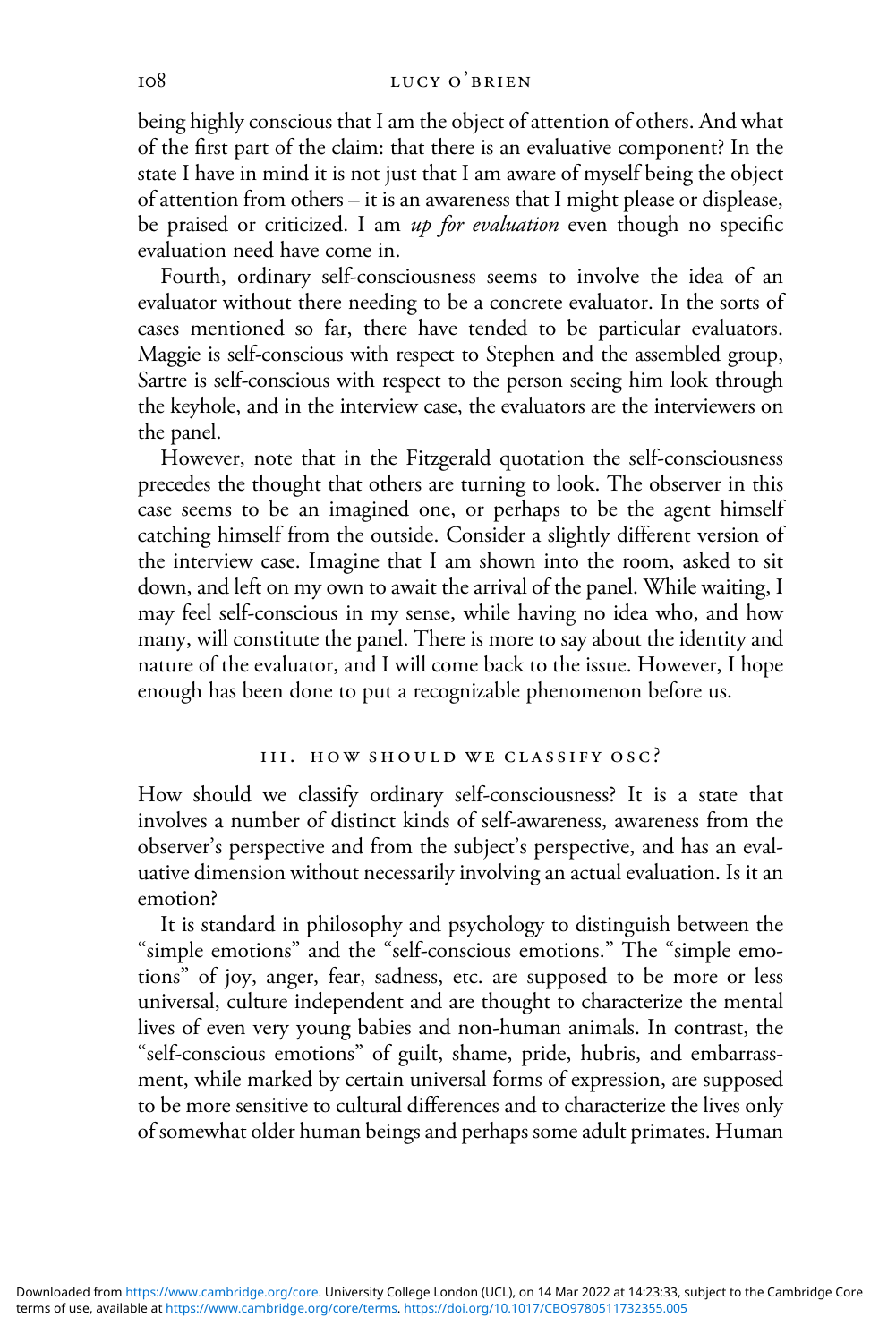beings are generally not thought to be capable of these self-conscious emotions until they reach the age of three – although embarrassment may come earlier.

It seems clear that if OSC is an emotion, it is not a simple emotion. It will require cognitive capacities beyond those required for joy, anger, and fear. The nature and complexity of structure involved in feeling self-conscious – in particular in the capacity to be aware of others' awareness of oneself – is more like that involved in the self-conscious emotions. Perhaps having OSC is a matter of experiencing an emotion like pride, embarrassment, guilt, or shame.

There seem to be a number of options here that we need to consider separately. There are different ways we might view the relations between OSC and the more familiar self-conscious emotions. Roughly, we might think of it as no more than a specific type of self-conscious emotion or we might think it has generality and is in some way involved in all or most of the other self-conscious emotions. Let me identify seven options:

- (Option A) Pride, guilt, shame, etc. are feelings of self-consciousness and we should take OSC to be a genus under which such emotions fall as species.
- (Option B) OSC is in fact only what others have called embarrassment, and it has no special generality or claim to basicness.
- (Option C) OSC is in fact only what others have called embarrassment, but it has special generality and a claim to basicness.
- (Option D) OSC is not just embarrassment, rather it is a specie of "selfconscious emotion" distinct from the more familiar ones. It has, however, no special generality or claim to basicness.
- (Option E) OSC is not just embarrassment, and is a specie of "selfconscious emotion" distinct from the more familiar ones. Moreover, it does have some special generality or claim to basicness.
- (Option F) OSC is not itself an emotion at all, but does have some special generality or claim to basicness with respect to the self-conscious emotions.
- (Option G) OSC is not itself an emotion at all, and it has no special generality or claim to basicness with respect to the self-conscious emotions.

Option A seems quite implausible. The phenomenon I have tried to identify is a concrete one, not an abstract structure that can be thought of as genus. One can feel self-conscious in a particular situation at a particular time, and such self-consciousness can fade, or perhaps morph into shame, embarrassment, or pride. OSC may, I will suggest, have a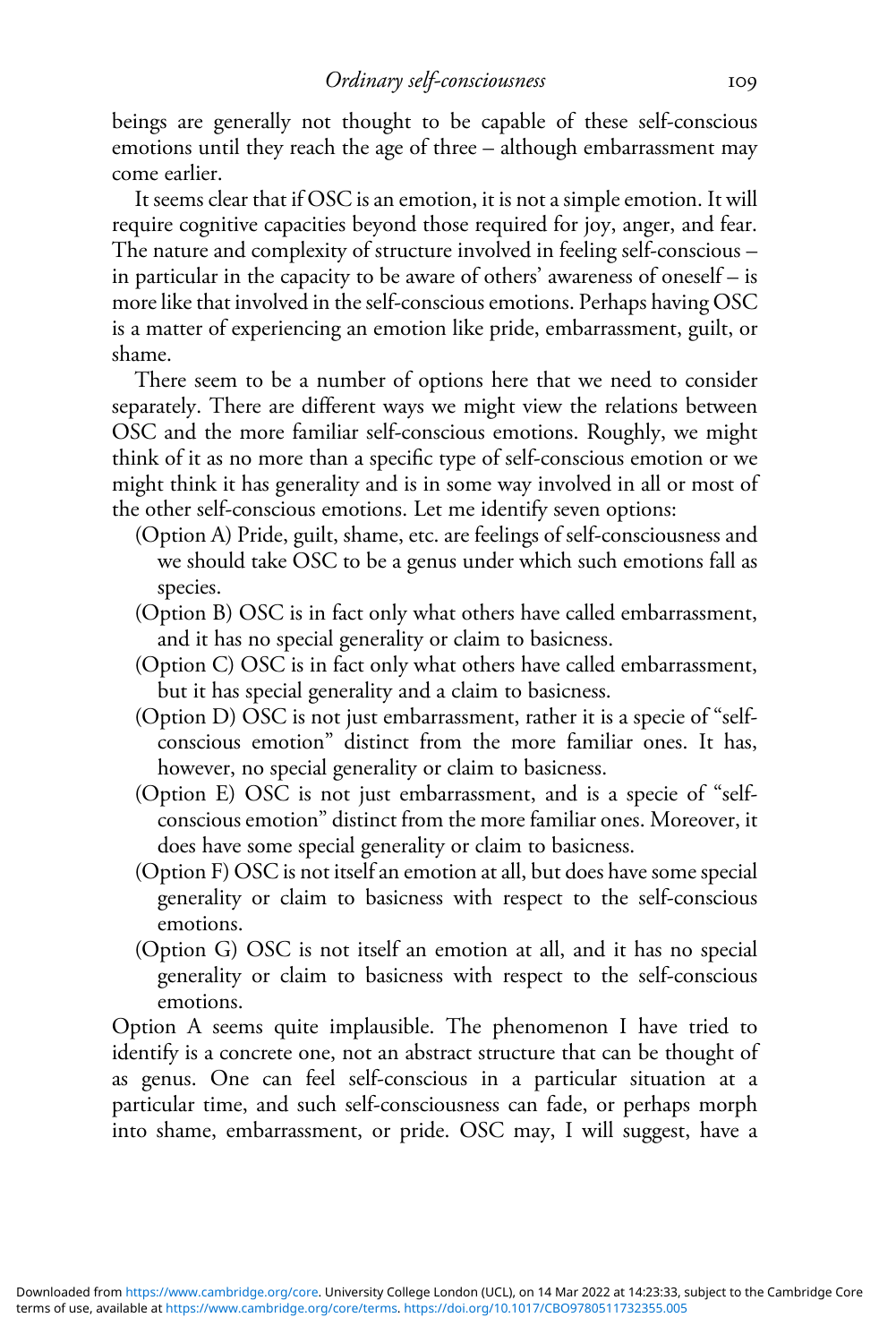role to play in explaining any such consequent emotions but they are not varieties of OSC.

According to options B and C, OSC just is embarrassment. But that cannot be right – you can be self-conscious without it being painful, or in any way uncomfortable. You can be self-conscious while standing at the front of a lecture hall waiting for the audience to settle without being embarrassed. Embarrassment seems, necessarily, to be at least a bit uncomfortable, and to involve some sense of misfit or inappropriateness, to involve the desire to turn or hide. Like the other self-conscious emotions, it seems to involve a positive or negative evaluative element. Ordinary selfconsciousness may very quickly involve discomfort, or a desire to shy away from the eyes of others. But it need not. It can also come to involve a feeling of pleasure, and a sense of well-being, or holding one's own under the circumspection of others. And it can, just occasionally, be neutral, characterizing a stable feeling of being up for the perusal of others without fear or hope. I say "just occasionally," because more often than not, given the creatures that we are and the nature of ordinary self-consciousness, we fear or expect evaluation to go a certain way, or we pick up information about how that perusal of others is going: are we too much a focus or too little, are we disappointing or are we pleasing? Once we come to be aware of the particular reactions of others we may become embarrassed, or proud or shameful, but it seems that we can be self-conscious without being in those states. What is less clear is whether one could be embarrassed without also being self-conscious, or having been self-conscious. I think probably not – when one is embarrassed one is reacting to the feeling of oneself being the object of perusal by others.

Options D and E agree that the feeling of self-consciousness is distinct from embarrassment and agree that it needs to be treated alongside the other self-conscious emotions. However, they disagree about its importance in understanding the other self-conscious emotions. Establishing which option is right will ultimately depend upon more detailed work in analyzing OSC and its connection with the other self-conscious emotions. Even though a complete account cannot be given here, I do aim to do enough in a subsequent analysis of the elements involved in OSC to make it seem plausible that it may play a useful role in understanding the self-conscious emotions, thereby giving us reason to prefer option E to option D.

What about options F and G? The standard self-conscious emotions seem to be characterized along a dimension of success or failure with respect to some standard, or by some measure of pleasure or pain. They split into roughly two groups: the ones that involve a negative evaluation or a painful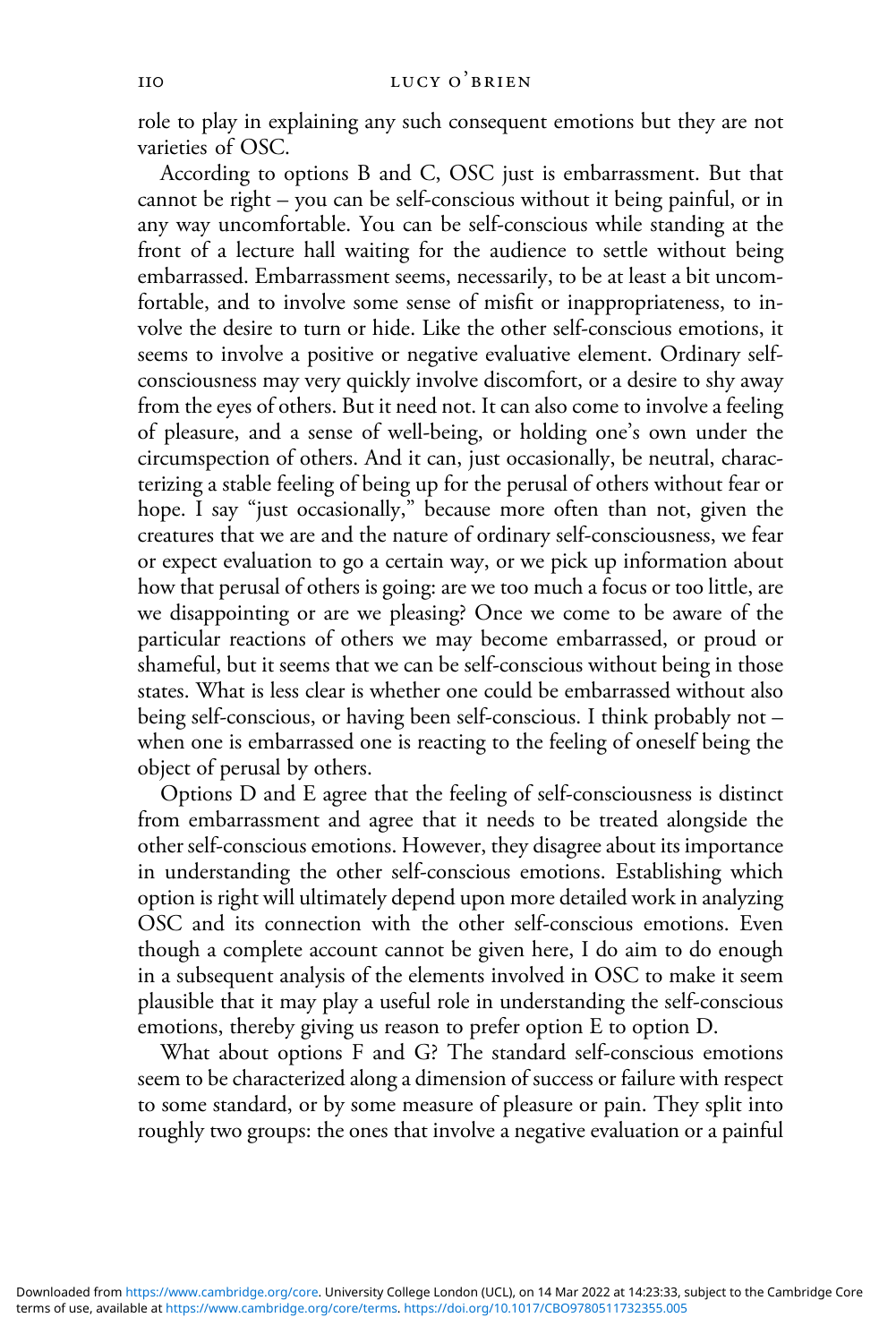character (embarrassment, shame, guilt) and the ones that involve a positive evaluation or pleasurable character (hubris, pride). If we take some such determination of a value – positive or negative – as a *necessary* mark of emotions, then OSC cannot unproblematically be classified as an emotion. On such an understanding of an emotion we would be forced to choose between options F and G.

I cannot hope to settle here whether we should think of emotions as, of necessity, requiring either a negative or positive character, so cannot hope to settle properly whether we should count all cases of OSC as cases of a selfconscious emotion. However, OSC does emerge as a feeling, with a complex structure, that naturally takes its place in the category of self-conscious emotions. It is true that it need not be evaluative or be characterized along a dimension of success or failure: one can be OSC without suffering a painful sense of misfit, or without thinking that one has offended the rules or mores of one's peers, or transgressed some moral standard. However, while OSC need not involve an *actual* evaluation, it is wrong to say that it involves no evaluative dimension at all. OSC involves a focus on ourselves on which we are, as I will put it, up for evaluation. By "up for evaluation" I mean that in feeling self-conscious we are aware of others – others who are aware of us – as potential evaluators, as subjects capable of judging us fitting or unfitting, well dressed or badly dressed, foolish or sensible, or merely as capable of giving us an undetermined evaluative thumbs up or thumbs down with respect to some standard. Note, however, that unlike shame and guilt, one can feel self-conscious without having any grasp of what standards or rules are in operation, and relative to which one may be evaluated; and further, one need have no evidence that one is actually being evaluated one way rather than another. Rather, in feeling self-conscious, one is aware of being the subject of a potential evaluation of some kind or other. Given the nature of feeling self-conscious, I see no obvious reason to deny that it is a selfconscious emotion, and therefore am inclined to option E. However, if it were to be established, for independent taxonomic reasons, that all emotions, and the self-conscious emotions in particular, must be determinate in value – positive or negative – then instances of OSC on my account may not be emotions, and I would have to countenance option F.

### iv. the structure of osc

Let me now turn to the job of trying to analyze ordinary self-consciousness to understand better its structure and component elements. OSC seems to involve at least the following elements: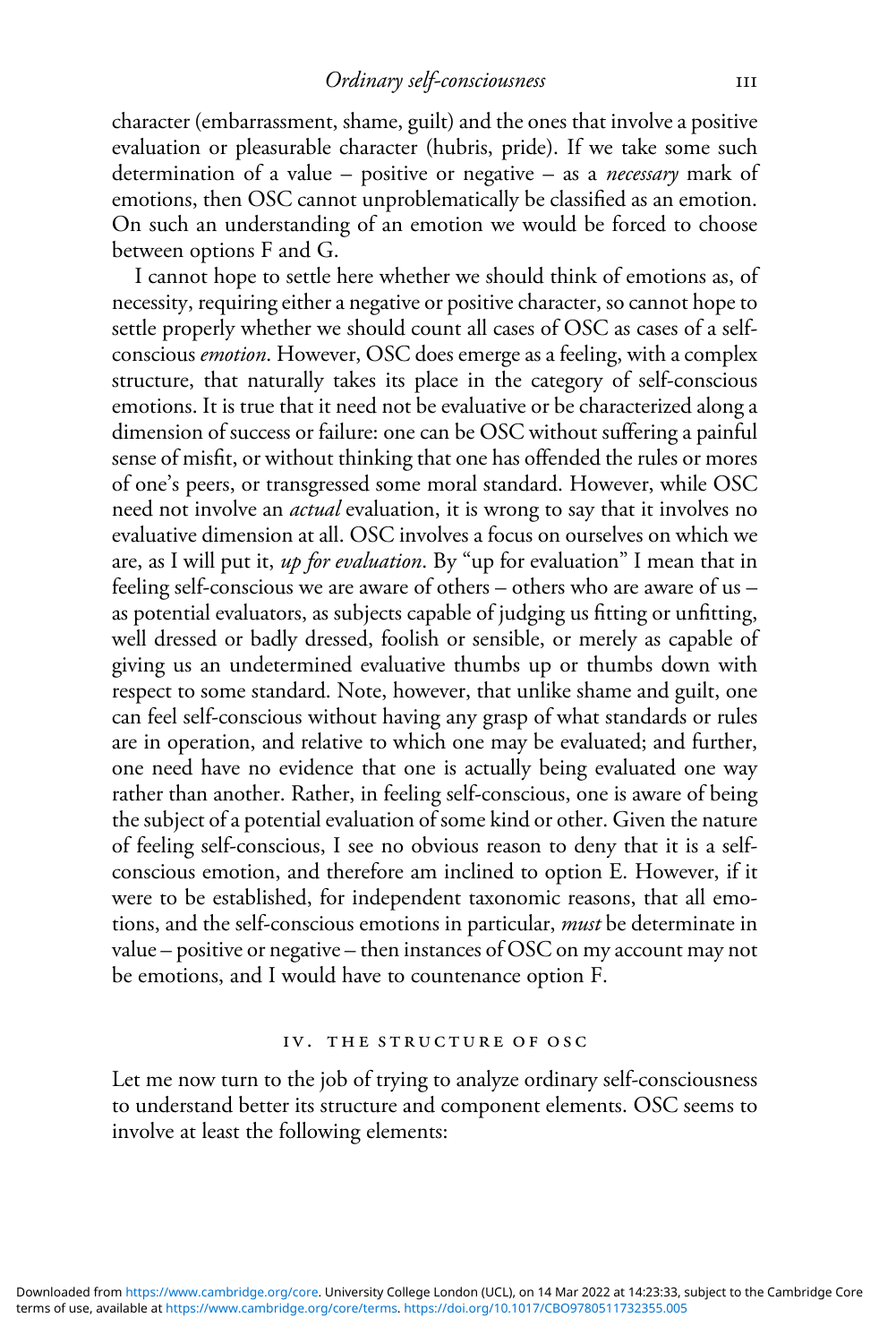- 1. OSC involves focus on oneself from a third-person perspective. That is, we have reflexive consciousness from the perspective of another. Thus, OSC involves the capacity to think of another as minded and to think of one as the object from the perspective of that other. So, if X is our subject, [OSC-I] X is conscious of X from a third-person perspective.
- 2. OSC involves focus on oneself from a third-person perspective while knowing it is 'me' I focus on. That is, one does not just have consciousness of oneself as an object from the outside, from over there. The consciousness has a duality, which means I am at the same time conscious that it is me that is the focus of others' awareness. This is the double perspective mentioned earlier and involves not only the capacity to think of what is in fact myself from "over there" but also the capacity to think of the object of awareness as myself. We can say,

3. OSC involves focus on oneself from a third-person perspective, knowing it is 'me' I focus on with an evaluative question. This element points to the idea that in feeling self-conscious, the subject feels up for evaluation from the third-person perspective, aware of having she, herself, in their gaze. There does not have to be a fixed standard for evaluation nor a fixed evaluation. It is rather that the self-conscious subject is aware of herself as up for evaluation in some way or other. So we have:

[OSC-3] X is conscious of X from a third-person perspective, aware

that she, herself is X, and an object of a potential evaluation.

4. OSC involves focus on oneself from a third-person perspective, knowing it is 'me' I focus on, with an evaluative question, and with an evaluator assigned. In the central case the evaluator or evaluators involved in OSC are the person or people looking at you as you look at them: the people on the interview panel, or at the party where you do not know anybody, or the audience in front of which you give a paper. However, they need not be. Imagine you are dancing on your own in your study. You could suddenly disengage from your leaping, seeing yourself from the outside, and thereby coming to feel self-conscious about what you are doing, quietly sitting back to finish writing that paper. In this case there is not an actual external evaluator – unlike the case when you realize that the guy in the building opposite is glued to his window staring at your antics. Rather, in this case one seems to function as one's own evaluator, or one has imagined an evaluator. Note also that there are other cases in which one might have a particular other assigned as an evaluator, but the other person's presence, and indeed identity, may be imagined rather than

<sup>[</sup>OSC-2] X is conscious of X from a third-person perspective, aware that she herself is X.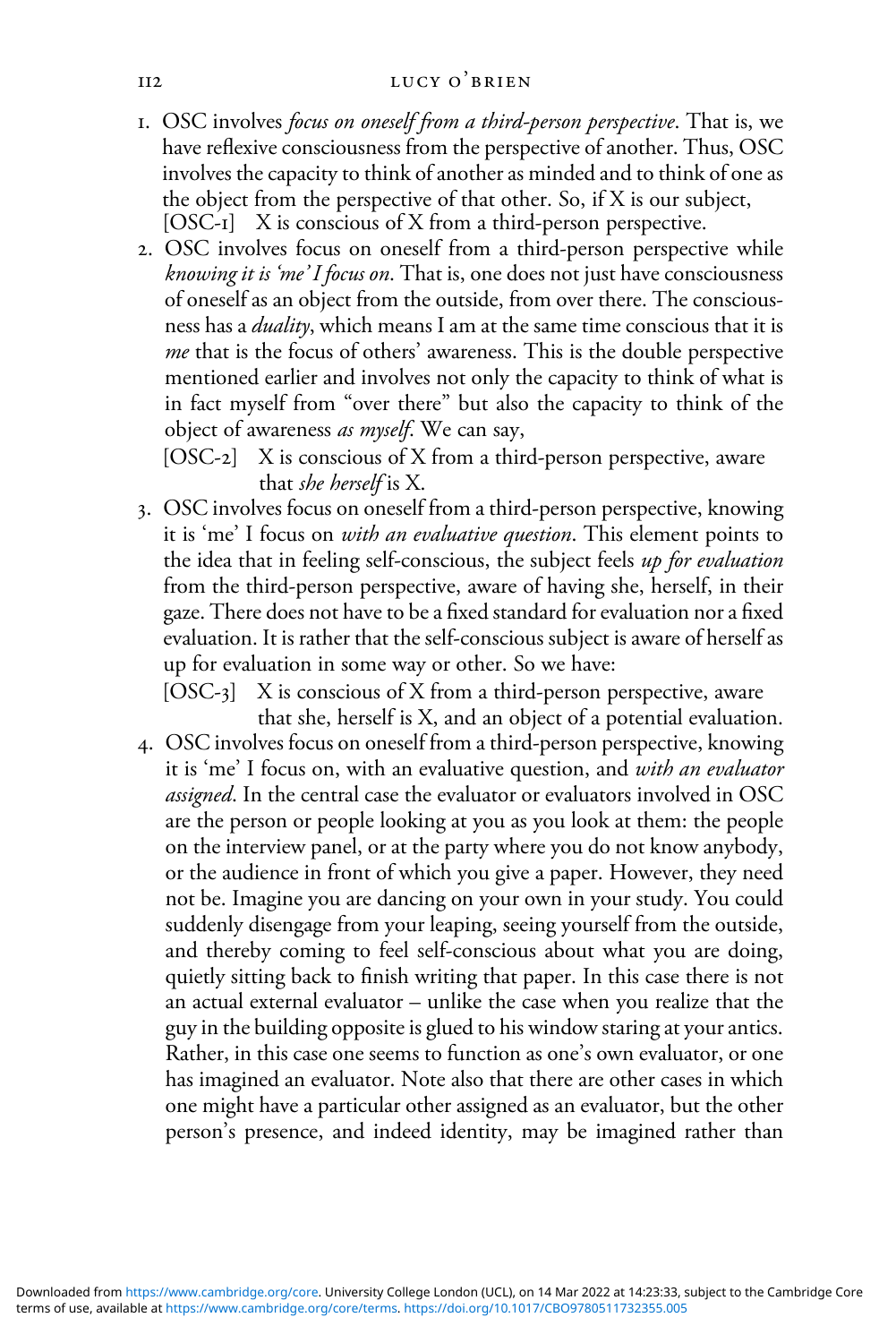actual. For example, I might suddenly think of my mother watching me dancing when I was supposed to be working, or imagine Anne Elliot (of Austen's Persuasion) disapproving of my frivolity. So we now have:

- [OSC-4] X is conscious of X from a third-person perspective, aware that she, herself is X, and an object of potential evaluation, by Y.
- 5. OSC involves focus on oneself from a third-person perspective knowing it is 'me' I focus on with an evaluative question, with an evaluator assigned, and *sometimes* with an evaluative schema. A final element often in play in OSC is the evaluative schema/schemas of the evaluator. If anything substantial is meant by 'schema,' this element seems not to be essential. One could feel self-conscious with no more than the presence of another and the sense that one might please or fail to please, may elicit a smile, or a frown from the evaluator with no more sophisticated schema in play. One might know in the interview case, for example, that one is likely to be judged relative to the demands of the job for which one is being interviewed. There are other cases where the subject might suppose that there are evaluative schemas in play, but know almost nothing about what they are and so not know, and perhaps worry about, how and on what basis one is likely to be judged by the evaluator. For example, one can feel self-conscious when one walks into a room of strangers not knowing anything much at all about what standards are in play. So, finally we have:
	- [OSC-5] X is conscious of X from a third-person perspective, knowing she, herself is X, and up for evaluation, by Y, using Y's evaluative schema(s).

If we identify OSC using the above five elements we can see that it allows for variation along at least the following dimensions:

- 1. Identity of the evaluator.
- 2. Presence of the evaluator (actual, imagined, expected).
- 3. Knowledge of the evaluator.
- 4. Degrees of weight given to the evaluator.
- 5. Nature of evaluative schema.
- 6. Degrees of knowledge of the evaluative schema.
- 7. Degrees of weight given to the evaluative schema.

Let me say something about these in turn.

As we have seen, the identity of the evaluator can vary. The central case involves others – strangers, acquaintances, friends – looking at one. But we can, as mentioned, also function as our own evaluator. In the interview case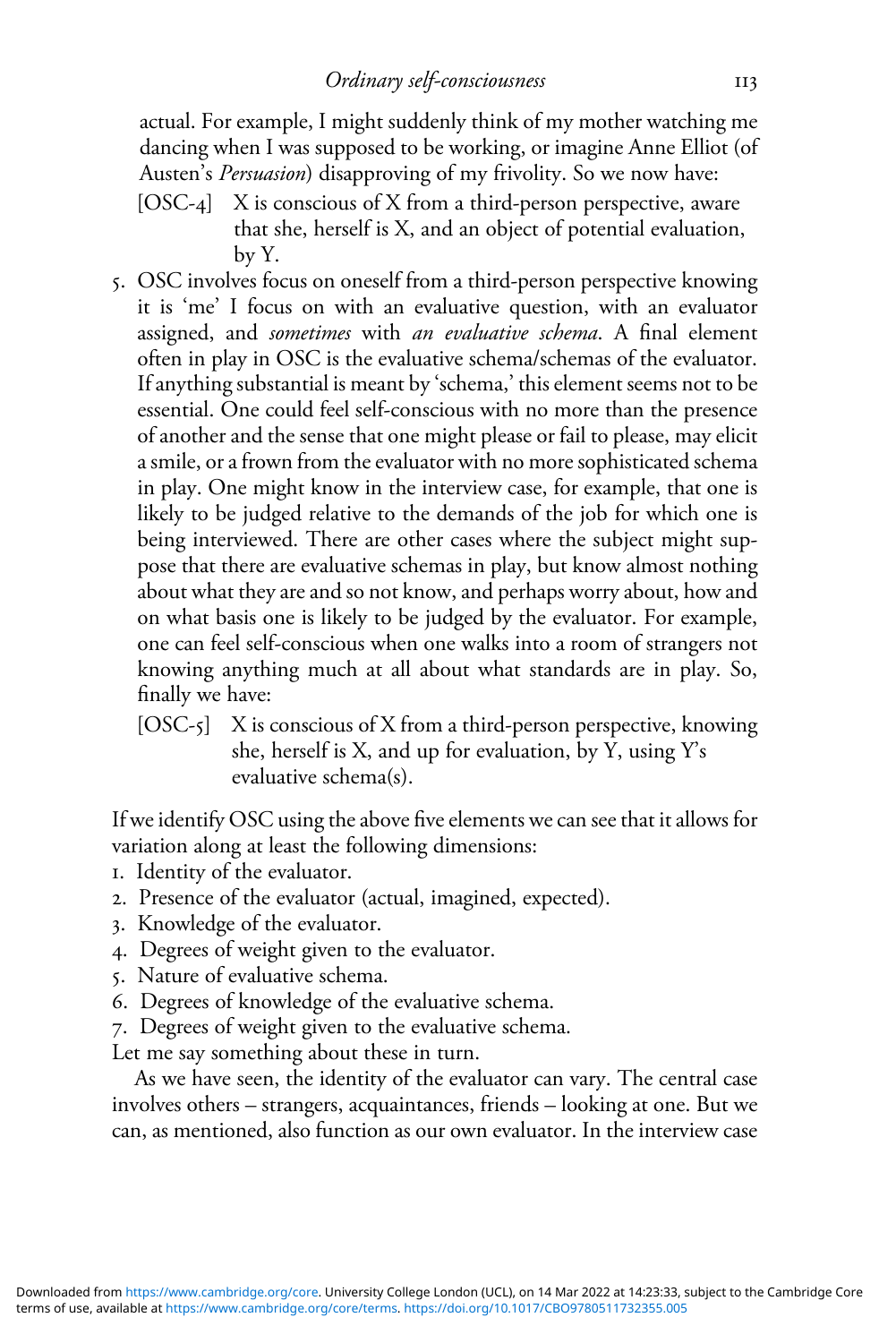when we are sitting alone in the room waiting for the panel we can feel selfconscious, seeing ourselves from the outside, and feeling self-conscious as a result. Perhaps even the beady eye of a pet or portrait can trigger a feeling of self-consciousness. We can also have an imagined evaluator – a fictional character we admire, for example. The identity of the evaluator is fixed by whomever, or whatever, is supposed by the subject to be at the external viewpoint from which she takes an observer's perspective on herself.

We need also to distinguish between the *identity* of the evaluator and the presence of the evaluator. Standardly, the evaluator is the person standing in front of you. But it may not be. Obviously, if the evaluator is a fictional character then both the evaluator and her presence are only imagined. However, the evaluator's identity may be real enough with only her presence imagined, as in the case where I imagine being seen by my mother, or father, or some admired teacher. Or it may not be that their presence is purely imagined; rather, it may be that the evaluator is expected. In the interview case, where I feel self-conscious sitting alone, the relevant evaluator may be myself, but may also be the expected interviewers.

Additionally, our knowledge of the evaluator can vary from the case where we know almost nothing at all – the evaluator is a stranger – to the case where the evaluator is well known to us – our mother, our colleague. There are then of course many cases in between.

Perhaps the dimension that has the most effect on the consequences and nature of our feeling self-conscious is the *weight* we put on the evaluator. OSC does not just involve focus on oneself from a third-person perspective knowing it is 'me' I focus on with an evaluative question, with an evaluator assigned; it also tends to involve *a weighting given to the evaluator*. The more we care about how that person takes us when we are aware of being the object of attention, the more anxious we are likely to be and so the more likely will our self-consciousness tip into embarrassment or discomfort, or perhaps into hubris and attempts to show ourselves off.

I have distinguished between the evaluator and the evaluative schema. It is clear that the identity and our knowledge of our evaluator(s) and the nature and knowledge of the evaluative schema(s) in place will be linked. The better I know someone the more I am likely to know about the schemas she is likely to be operating with, and the less I know generally the less I will know about how I am likely to be judged. But note that there are circumstances and situations in which I will know little about the evaluator personally but will know, or have a good idea about, what schema will be in place and by means of which I will be evaluated. The interview situation is obviously one such case. Or suppose I am asked to give a talk on women's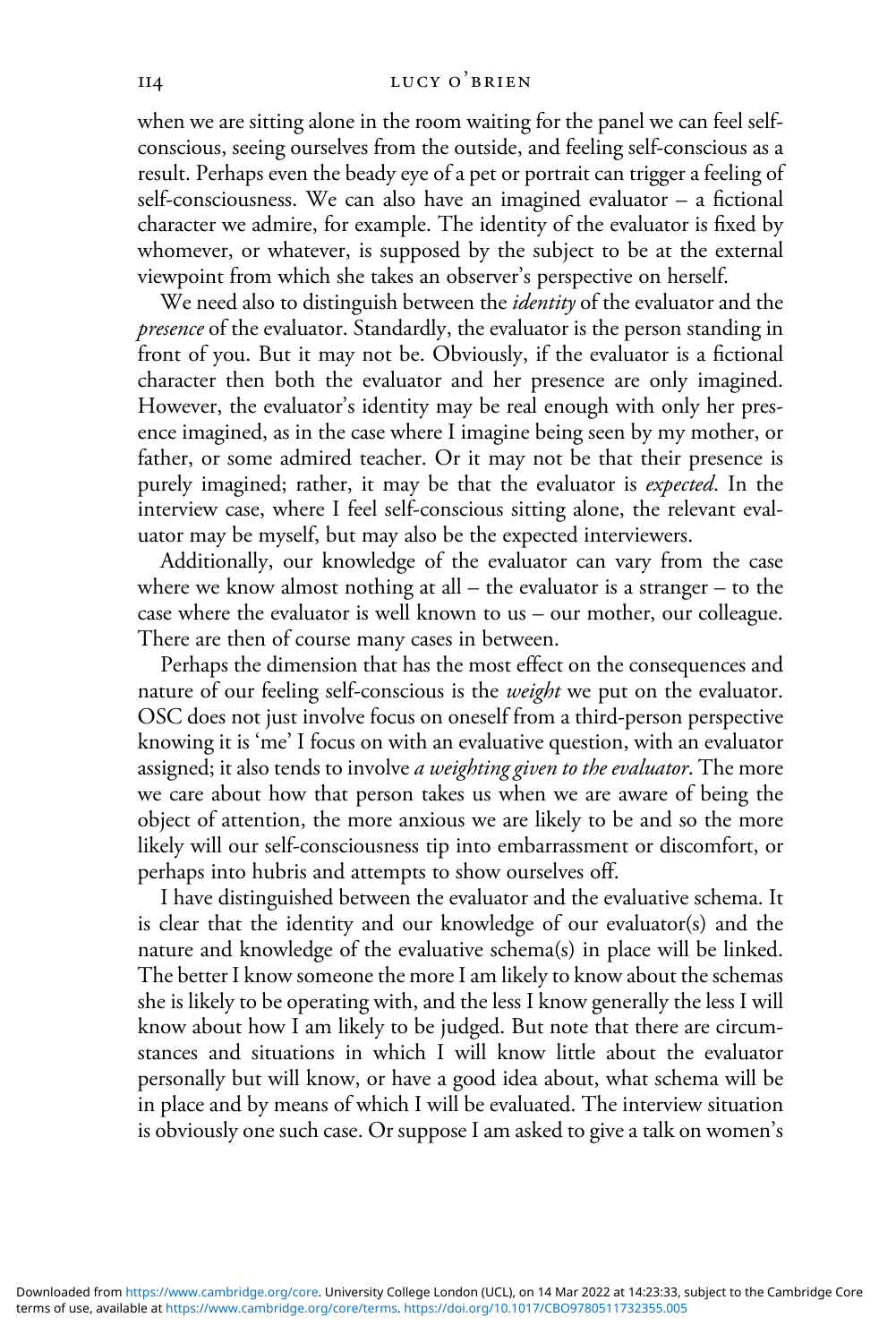dress codes in philosophy at the London Fashion Show – this might seem an unpromising topic, but would in fact be a rich seam. Whatever else I know when I stand ready to speak, I know that my appearance will be up for evaluation.

Furthermore, just as I can weight the evaluator and just as that weighting will make a significant difference to the likelihood of feeling self-conscious and to the consequences of feeling self-conscious, so too I can weight the evaluative schema. OSC involves focus on oneself from a third-person perspective knowing it is 'me' I focus on with an evaluative question, with an evaluator and evaluative schema assigned, a weighting given to the evaluator, and a *weighting given to the evaluative schema in play*. Importantly, my weighting of the evaluator and the evaluative schema may not run together. I may not care a jot about my clothing and appearance, but I may nevertheless care about the audience and their engagement and interest at my talk on women's dress codes in philosophy. This weighting given to the evaluator might lead me to become self-conscious about the aspects of me the evaluator is concerned about, even though I do not independently weight their evaluative schema.

Consider the following case: Suppose I have a much-admired and loved grandfather: a career soldier in the British Army, retiring as a colonel, after a significant number of years of active service, earning one or two medals for bravery. I trust his judgment on many matters, think he is a decent and good man, and find him to have a pretty unerring eye for nonsense. I care very much that he thinks well of me, care that I do not disappoint him. I might nevertheless think his views about when and when not military intervention is justified are quite mistaken. Thus, I weigh his status as an evaluator very highly, even though I might put little weight on the evaluative schema he is likely to be operating with in certain contexts and conversations. And putting little weight on the relevant evaluative schema does not mean that I will not become highly conscious of saying something that contradicts his views on the matter. I am likely to refrain from expressing a view contrary to his, to try to get the conversation away from the interventionist wars on to other matters. And if I do this, it is not, in the case I am imagining, because I do not want to hurt him, or argue with him, or think I do not have the arguments to convince him if I tried hard enough. It is because I do not want him to see me in a certain way; I do not want to disappoint him. I become self-conscious of my contrary views in his presence.

In the grandfather case we have a dislocation between the weight given to the evaluator and the evaluative schema in play. It can, of course, happen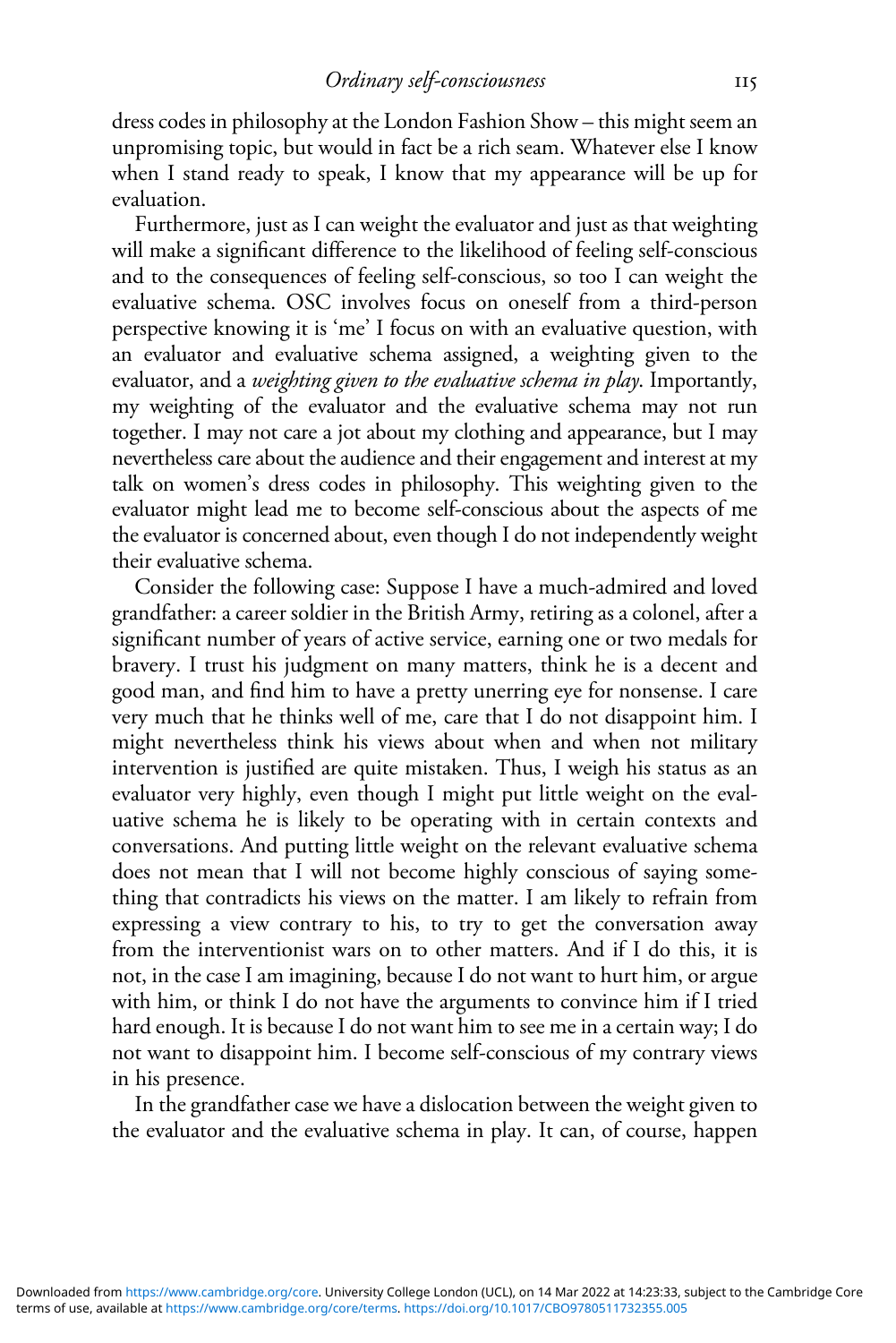the other way around. You can weight someone's evaluative schema within a given context or situation without caring much about the evaluator himself. The main point to note is that variation along the dimensions identified within the basic structure of OSC allows for a level of complexity and structure in the phenomenon. It will explain the different ways in which one can feel self-conscious and different things one can feel selfconscious about.

## v. relation between osc and the other self-conscious emotions

Having tabled some ideas about the structure and dimensions involved in ordinary self-consciousness, I return very briefly to the question as to what the relation is between ordinary self-consciousness and the more discussed self-conscious emotions of embarrassment, shame, guilt, and pride.

I have suggested that we treat ordinary self-consciousness as a distinct self-conscious emotion, but also suggested that aside from being another self-conscious emotion, ordinary self-consciousness may have a claim to being the core self-conscious emotion in relation to which the others can be better understood.

The general idea is that the familiar self-conscious emotions, and indeed self-conscious emotions that are distinct from familiar ones and for which we do not have fixed names, will develop out of the different ways the elements identified in the analysis of OSC get filled in. In particular, a consequence of feeling self-conscious may be that the potential evaluations to which the subject is sensitive get fixed. One feels self-conscious, on my account, when one is aware of the awareness of others' awareness of oneself and takes oneself to be up for evaluation by an evaluator. So, to feel selfconscious is to be in a receptive state. It is to read others' reactions and one's own reaction to others' reactions. This means that as we feel self-conscious the evaluations will be fixed – as negative or positive or mixed. The subject will come to form hypotheses, beliefs, or knowledge of the reactions of others. A further dimension of the analysis is the distinct weighting given to the evaluator, and the evaluative schema, that the subject might be using. Therefore, the subject can tip into a number of different possible states depending on how she weights the evaluator and how she weights the evaluation that has been fixed.

My suggestion is that in being a receptive state, with the structure I have outlined, ordinary self-consciousness can tip over into embarrassment, humiliation, shame, or hubris. If, for example, I come to judge that I, as a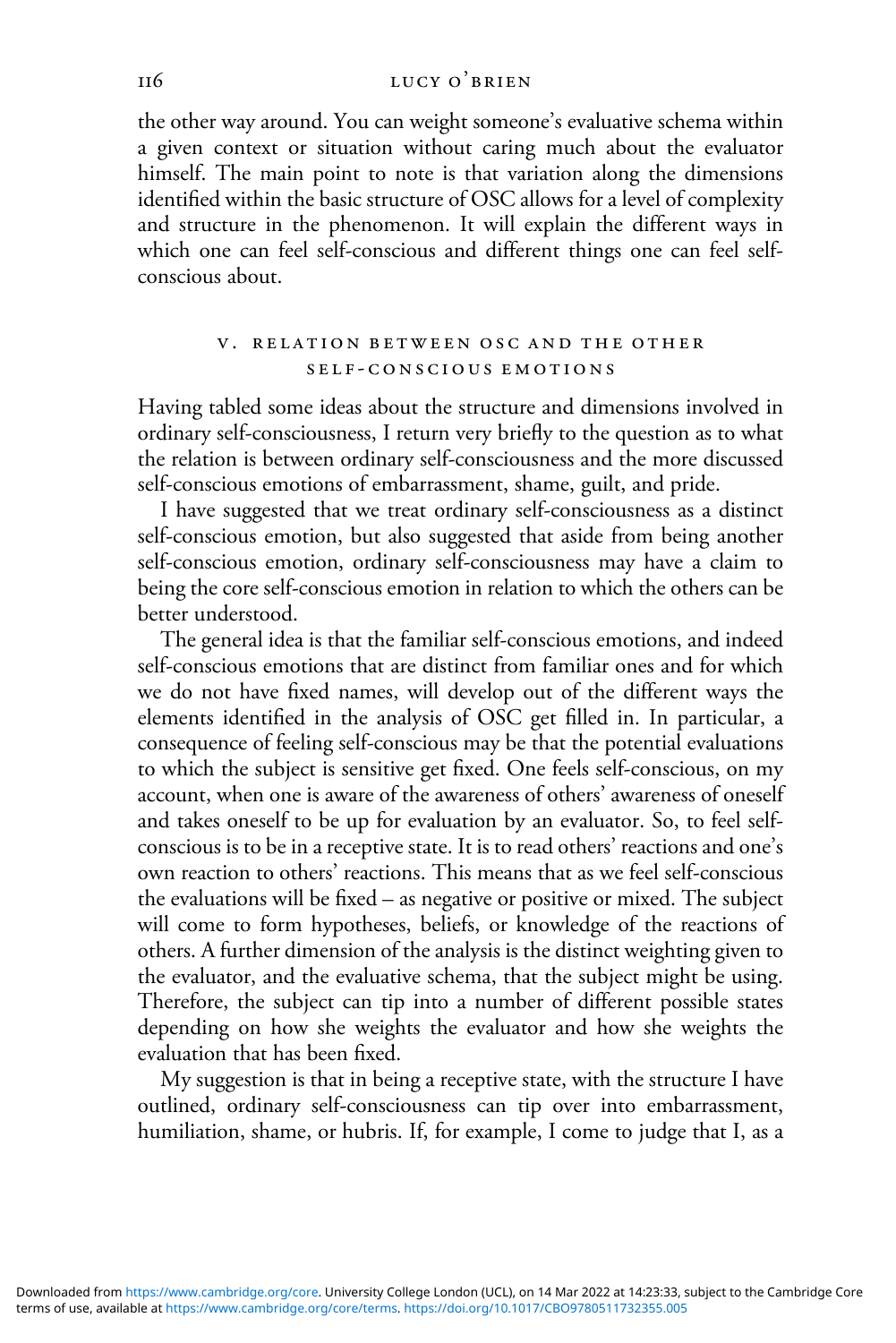person, am failing to meet the approval of the evaluator and care sufficiently about the evaluator (whether I also weight their evaluative schema or not), I may feel shame. I may come to feel either, what we can call, *identifying* shame – shame in which I identify with the values by which I am judged or non-identifying shame – shame in which I do not identify with the values by which I am judged. If, however, I were to judge that I was meeting the standards I might come to feel socially comfortable or feel social pride, but if I were too hasty or secure in my judgments I might be suffering from hubris. (And, again, there is scope to distinguish between identifying and nonidentifying cases.) But, what of guilt and personal pride? They do not seem to share quite the social dimension of the other self-conscious emotions. I have suggested that in some cases the subject herself, perhaps an imagined "better self," can be identified as the evaluator under whose gaze the subject is up for evaluation. It is these cases that will be important if we are to explain guilt or personal pride in terms of ordinary self-consciousness.

I have not said enough properly to show that the standard self-conscious emotions might at least partly be understood in terms of OSC, but I hope I have said enough to suggest it might be worth pursuing the idea. But now, finally, to some problems that might seem to trouble the account of OSC offered.

#### vi. problems

The first worry with the analysis of ordinary self-conciousness offered is that it may seem to contradict the developmental facts. Michael Lewis (in Lewis and Brooks-Gunn 1979, and in his 1993 and 1995) places the age of development of a capacity for embarrassment pretty early – at around eighteen months to two years. This is roughly when children also start to pass the mirror test, which we can take as a marker of the capacity to be aware of ourselves as objects (Gallup 1970, 1979). However, Lewis (1993, 1995) places the age of development of evaluative standards, and the capacity to evaluate by use of them, at about three years. He argues that prior to that subjects are unable to have the evaluative emotions of guilt, shame, and pride. Lewis understands the development of a capacity for evaluation in terms of what he calls SRGs ('Standards, Rules, and Goals'). SRGs, for an individual, are for Lewis, a unique set of beliefs about what actions, thoughts, and feelings are acceptable for others and for herself. He takes the set of beliefs to be constituted by information acquired through "culturalization in a particular society" (Lewis 1995, 567). Thus SRGs vary across societies, across times, and between groups within societies at a time.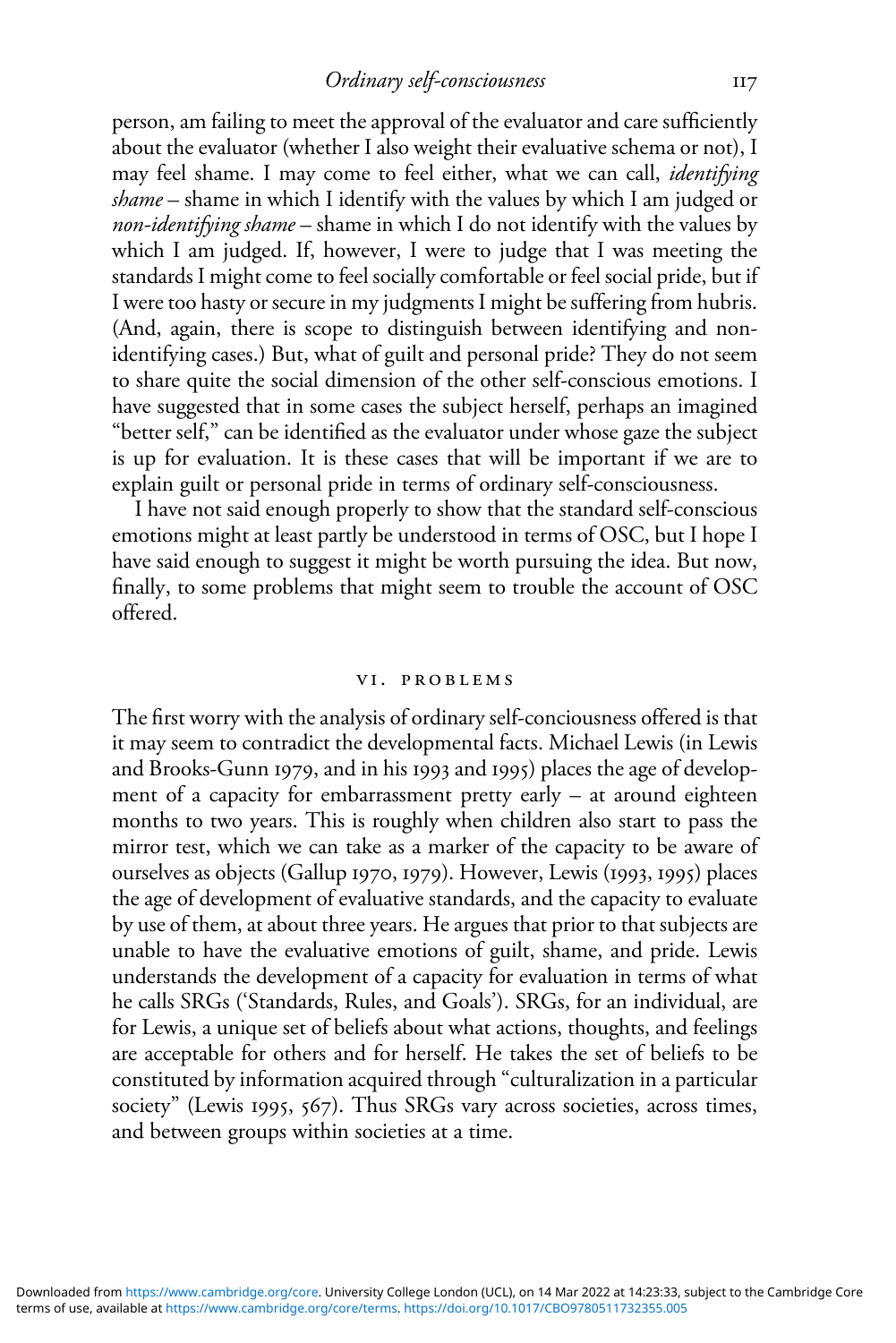Lewis divides the self-consciousness emotions into those he calls "exposed emotions" and those he calls "evaluative emotions" (Lewis 1995, 207). Embarrassment, of the kind exhibited by young children who hide their faces or hide behind their mothers, is his central example of an exposed emotion. Guilt, shame, and pride are the central evaluative emotions. The exposed emotions do not, thinks Lewis, require mastery of SRGs, but the evaluative emotions do.

Now, if we were to place ordinary self-consciousness into this schema, it would surely fall on the side of being an exposed emotion. Indeed, we might think that it is the exposed emotion par excellence – it is the feeling of oneself being available to view by others. If I am right, then embarrassment is what happens when a feeling of self-consciousness gets filled in a certain way. It is uncomfortable because it is when we suspect or fear that we are not or may not be viewed well.

However, it may be objected that if the analysis of ordinary selfconsciousness is right, and if the supposed relation to embarrassment is right, then a subject must have the capacity to operate SRGs in order to feel self-conscious or embarrassed. The reason is that the analysis of selfconsciousness offered here involves the subject's being aware of herself being *up for evaluation* by others, and may in some cases involve knowledge of the evaluative schema with which others operate.

The first thing to say is that what it takes to think of something as having a value, or what it is to take oneself as up for or being evaluated by another is likely to be a complex matter admitting of many gradations. (Indeed, Lewis acknowledges that the process of incorporating the SRGs operating around one starts early in life.) In particular, there seem to be three distinctions that may give us the materials to show that one could meet the conditions set out in the analysis of OSC offered before one is in a position to be attributed the capacity to master Lewis' SRGs.

First, we need to distinguish between a subject's being aware of being 'up' for evaluation and the subject's knowledge of, or beliefs about, the evaluation. We have already talked about the possibility of feeling self-conscious under the eye of another even though we know nothing much of the identity of the other, or of her evaluator schema. In most cases of ordinary self-consciousness – as opposed to some forms of embarrassment, and to shame and guilt – the subject only suspects, hopes, fears, guesses at how the other is evaluating her. It is a fluid, information gathering state, and the more developed the subject is, the more complex her suppositions, hopes, etc. will be. She does not need to be able to settle on a view about how she is viewed. The subject needs to be able to look for an answer to the question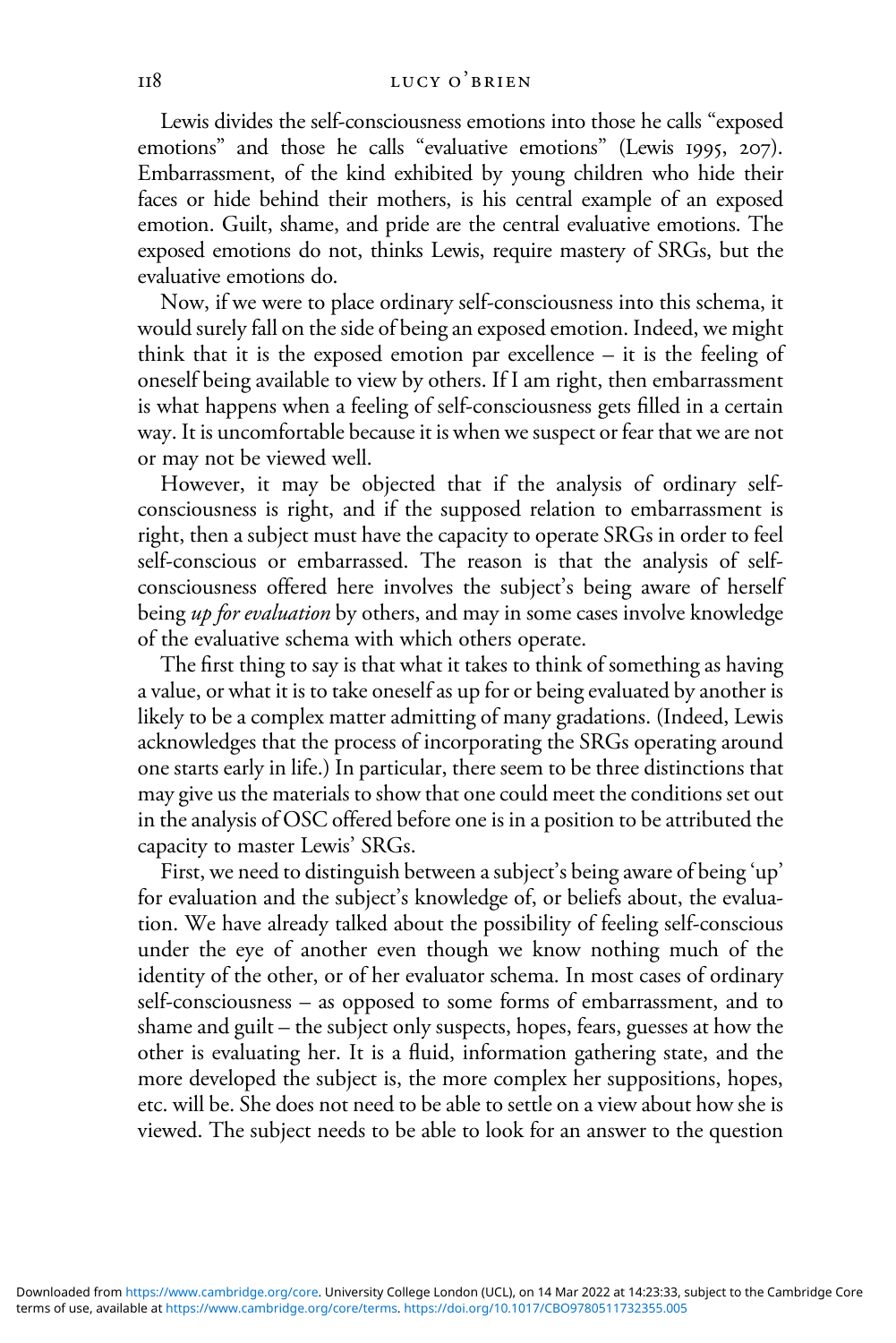about how she is being viewed – with pleasure or displeasure – but she does not need to be able to answer the question with reference to SRGs in order to count as having ordinary self-consciousness.

Second, we need to distinguish between the capacity for being aware of an evaluation by another and the capacity for self-evaluation. We do not have a capacity for guilt, or pride, or perhaps for shame or hubris, unless we have a capacity for self-evaluation as well as a capacity to be sensitive to the evaluations of others. Since guilt and pride just are self-evaluations – they are evaluations by the self of herself, or of her actions – this is obvious in their case. Shame and hubris may seem slightly different: they seem to be more closely linked to a subject's judging that others have judged her as failing the norms of the group. However, on most accounts of shame, shame is also an evaluation of the self – it is an evaluation of the self as bad, or failing. One of the reasons shame seems to be so damaging is that it involves the subject drawing into herself the perceived judgments of the group; moreover, it involves the subject, as a result, forming an attitude to her whole self, and not just to one of her actions or character traits. It is not clear that feeling self-conscious need involve a corresponding capacity for self-evaluation. It is a sensitivity to the power to elicit certain evaluative responses in others, and a sensitivity that it is oneself that is the object of a potential response. But it need not result in a self-evaluation and may not require the subject to have the capacity to judge herself.

Third, and most importantly, given our explanatory needs, we need to distinguish between the development of particular SRGs and the development of the idea of an evaluator. At its simplest, a subject can be aware of being up for evaluation even if she can be aware only that she can please or displease, elicit a smile or frown, or a behavioral thumbs up or down. The subject need have no grasp or capacity to grasp the standards, rules, or goals of the evaluator; she needs no grasp of the particular nature of the evaluation, just the fact that there is one.

These distinctions, I think, leave room for the possibility that young children before the age of three can take someone to be an evaluator, and take themselves as up for evaluation, even though they have not yet developed the capacity to master SRGs. They may not need to be able to know the particular SRGs that the evaluator is operating with in order to be self-conscious. They may not need to be able to grasp a particular evaluation, and need not be able to apply the evaluation of another to themselves.

A second worry about the analysis of OSC offered was suggested to me by Christopher Peacocke: does the characterization of OSC not need, over and above the consciousness by a subject that *she*, *herself* is the object of an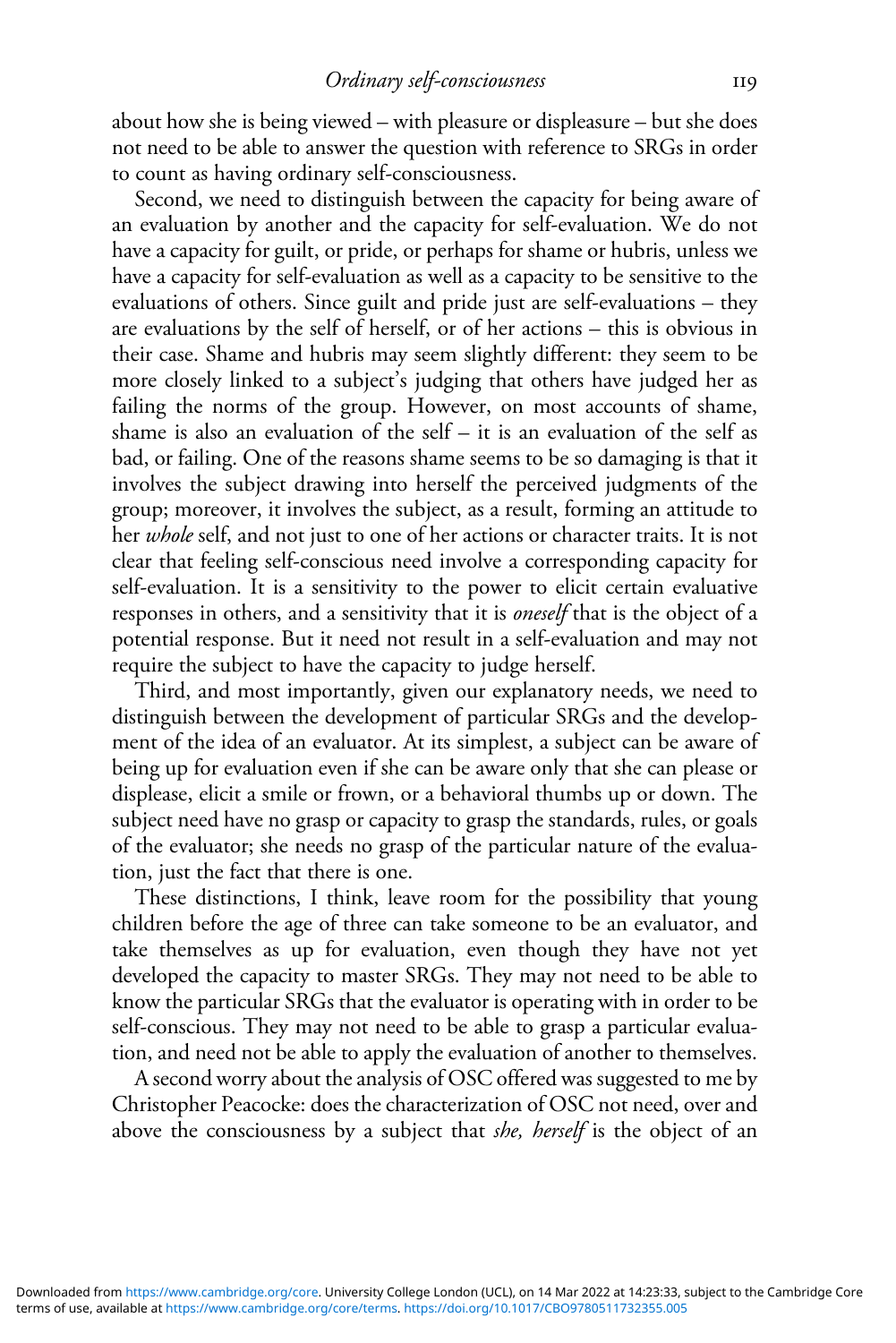evaluator's evaluation, also the supposition by the subject that the evaluator represents her as conscious, and indeed as self-conscious? There are three forms of awareness that one might think could be involved in OSC: awareness of oneself as the object of an evaluator; awareness of oneself, represented as conscious, by the evaluator; and awareness of oneself, represented as selfconscious, by the evaluator's evaluation. There is a further complication that comes when we ask: must the subject take her evaluator also to be conscious and self-conscious? In the analysis above I have offered the most minimal characterization: the subject must be conscious of she, herself as the object of awareness of another, whom she takes to be an evaluator – whatever that requires. I have not committed myself to whether in feeling self-conscious a subject *must* think of the other as self-conscious, nor whether she *must* think of the other as thinking about *her* as a self-conscious object. I am inclined to think that most cases of OSC will involve the more committed forms of self-consciousness, and that a full explanation of the relation between OSC and certain forms of the other self-conscious emotions will require us to appeal to the more committed forms of selfconsciousness. And, there is nothing in the analysis offered that prohibits additions that will capture such extra elements. However, there are some advantages to keeping as basic the more minimal formulation offered here. In particular, we may not want to rule out certain cases as cases of OSC, even though they are cases in which the subject does not take the evaluator to represent her as a self-conscious subject. Consider Hermione in Shakespeare's Winter's Tale. She stands, at the end of the play, taken to be a statue by those around her. Leontes, her husband who falsely accused her of infidelity years before, comments on the statue saying "Hermione was not so much wrinkled, nothing so aged as this seems" (Act v, Scene 3). Hermione might surely feel self-conscious at his perusal, and embarrassed by his remark. It is true that were she to feel self-conscious and embarrassed by his earlier accusations of adultery she may have to think of him as thinking of her as self-consciously wanton. We would then need to appeal to a subject's awareness of herself as the self-conscious object of an evaluator's evaluation in order properly to capture the emotion. But for the simpler case, where only her wrinkles are the focus, the more minimal analysis will do.

I want to consider a third objection, really only to set it aside as a pointer to future work. We might wonder how promising the suggestion that OSC is a kind of ur-emotion, with respect to the other self-conscious emotions, can be, given that the phenomenology and bodily feeling associated with ordinary self-consciousness – the awareness of one's skin and posture, the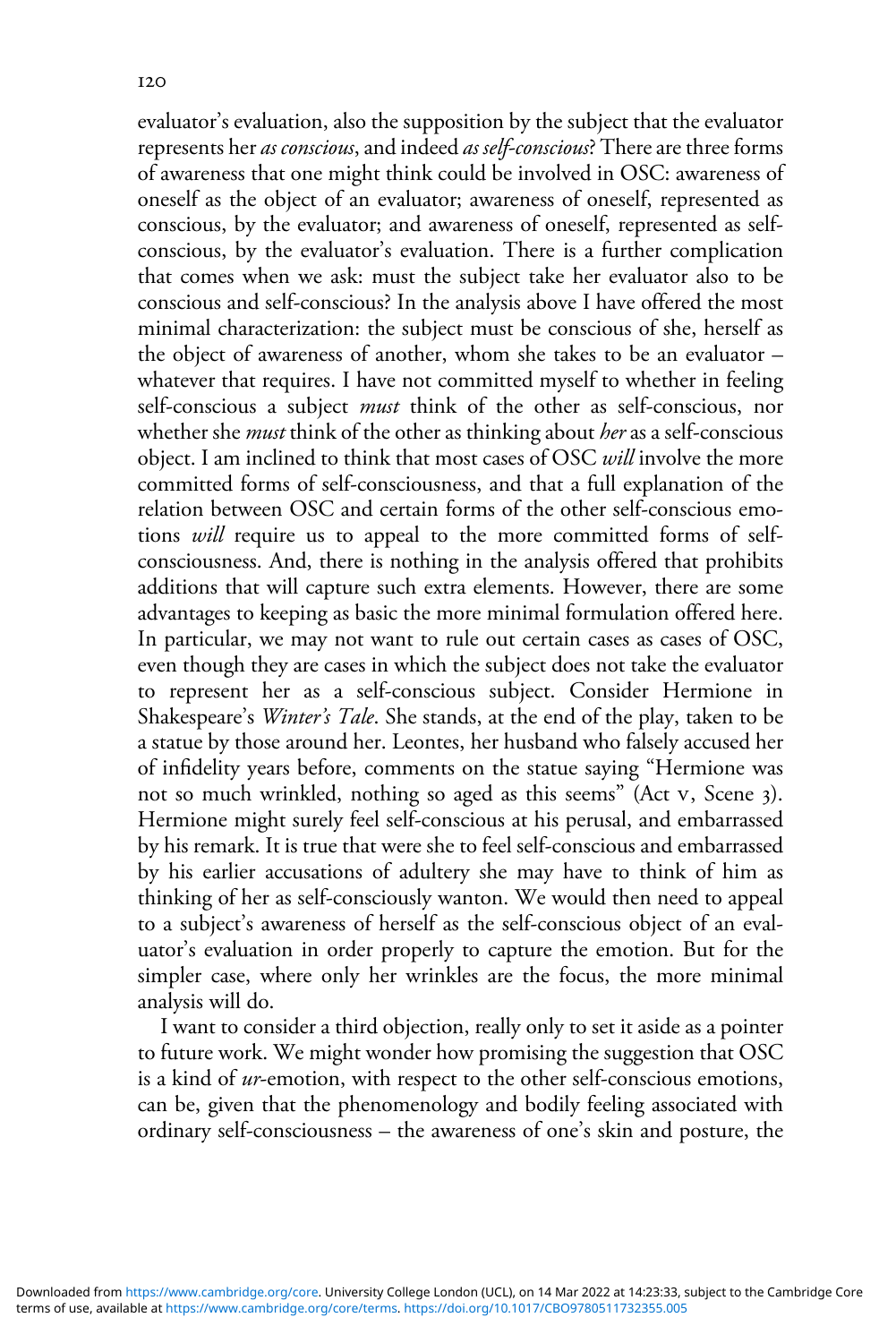feeling at the back of one's neck, the heightened awareness of one's voice, etc. – is so different from those associated with guilt, shame, and pride. It might be objected that, if the latter emotions of guilt, shame, and pride were indeed transformations of ordinary self-consciousness, we would get more continuity in the phenomenological features of feeling self-conscious and feeling shame, guilt, or pride, than we do.

It is true that there seems little in common between the phenomenology of guilt and OSC. However, the suggestion that the bodily feelings of shame and the bodily feelings of pride are quite separate from those of OSC is less obvious. Shame is associated with heightened awareness of one's body and the desire to hide or shrink it away from the gaze of others. Hubris is also associated with an awareness of one's body, but in contrast to shame, with a comfort with one's body taking up space under the gaze of others – there is a puffing up, rather than shrinking away. It makes sense to think that if the elements of one's self-conscious awareness of others get filled in in a certain way – if one is criticized, mocked, or sneered at – one's feeling of selfconsciousness may tip over into a sense of shame. What was a neutral, but enhanced, awareness of one's externalities may become painful and uncomfortable and one may, as a result, want to screen oneself from the gaze of others. If, in contrast, we are praised or lauded, in a way that results in us feeling hubristic, we may enjoy the gaze of our evaluators and relax, allowing our body to take its full space, in full view. Although more work is required to meet the anxiety expressed in the objection, it does seem to me that we can expect ways of explaining the transformation from OSC to other emotions which will make the transformations in phenomenology involved plausible also. As earlier acknowledged, guilt and personal pride are perhaps not so clearly characterized by a distinctive phenomenology, and the affinities are not so clearly available. I do, however, think that they are there. The right place to start in linking OSC with guilt and personal pride is, I think, to consider feeling self-conscious by oneself, where oneself is the supposed evaluator having internalized the evaluations of others. However, it is clear that a development of this suggestion really is the job of another paper.

Finally, it has been suggested to me – often – that the concern with feeling self-conscious is a product of being British. I am assured that other nationalities do not tend to suffer in this way: it is only the British that suffer to any extent from the feeling of others thinking about them, that shift around nervously when in groups, rather than getting on with the business of connecting and enjoying their fellow human beings. So is OSC, therefore, too parochial an emotion for more than parochial interest?